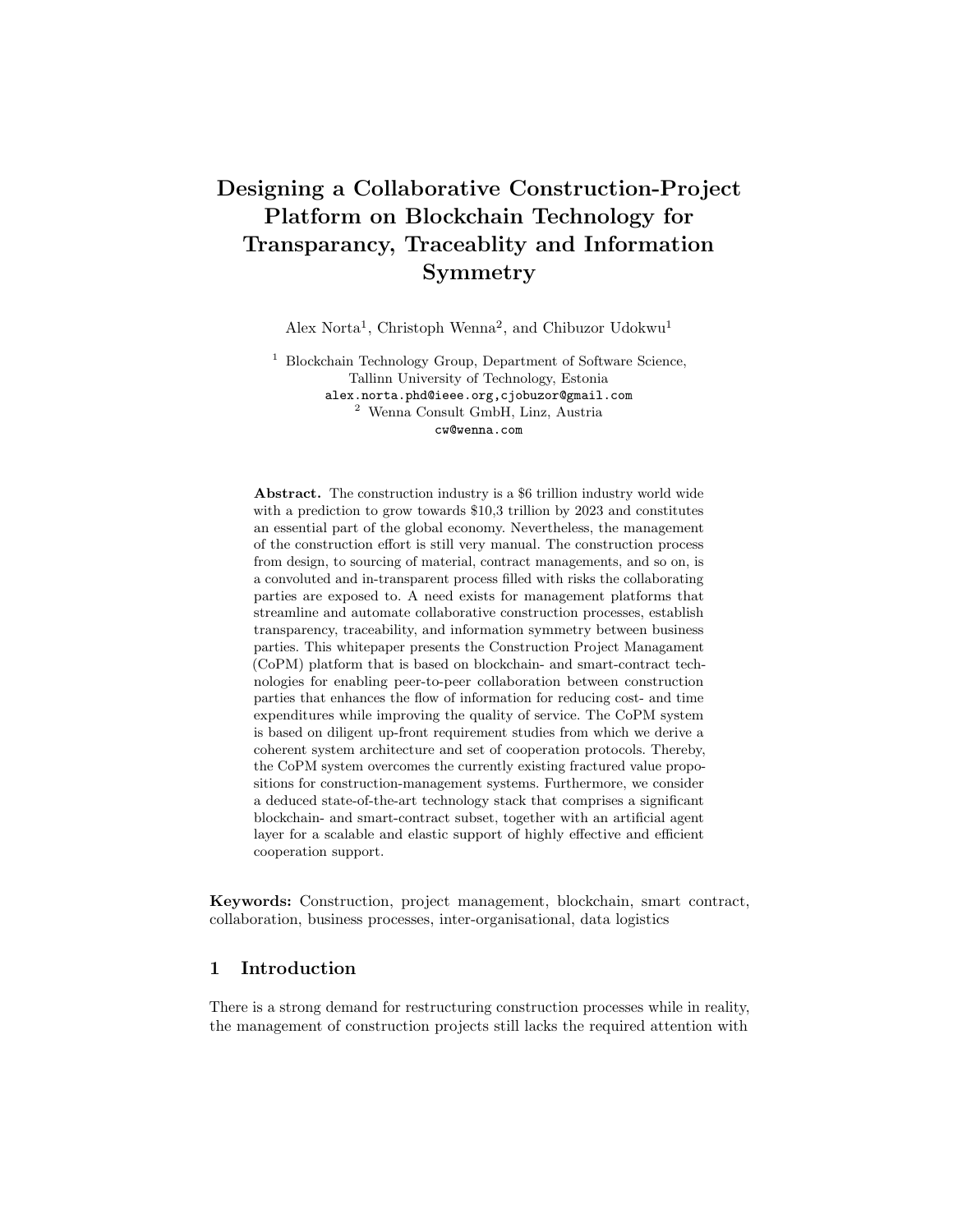respect to meaningful automation and thus, this industry is one of the least digitised industries<sup>3</sup> in its current existence, i.e., slightly above agriculture and hunting<sup>4</sup>. More specifically, the construction industry suffers from a lack of investment in innovation that results in limited collaboration sophistication with structural fragmentation [23]. The lack of a collaboration-automation context results in hardly any of the available data in the construction industry to be utilised<sup>5</sup>, thus, knowledge management is currently dysfunctional. The researchand development investment is currently less than  $1\%$  of net sales<sup>6</sup>, causing a labour-productivity decline over the last decades [49].

Smart contracts [12] are computer protocols that automate the enforcement of machine-readable contracts to allow for trackable and irreversible transactions that render trusted third parties unnecessary. Blockchain technology [48] achieves these trackable and irreversible transactions with the first usecase being the crypto-currency Bitcoin [37]. Still, smart contracts yield the option to establish agile collaboration configurations between decentralised autonomous organisations (DAO) [39] that comprise loosely coupled process-aware and inter-organisational exchange interfaces that protect internal process privacy. The digital-assets that drive the internal processes of such autonomous organizations are referred to as tokens. Recently, a trend emerges to consider such distributed ledger technology (DLT) also for ensuring in the construction industry [8] that data is secure, decentralised and immutably traceable. Thus, DLT and smart contracts are driving the development of novel business models that rely heavily on financial transactions and the exchange of information. As a key feature of blockchain technology, construction business on a blockchain system [54] allows to collaborate in a trustless context where information exchange flows through project lifecycles securely across distributed systems. A detected key application area of DLT is for so-called building information modelling (BIM) [28] that is a process for generating and managing digital representations, i.e., files, of physical and functional characteristics of places to support decision-making for building, or other built asset.

Digital assets in the construction industry are building objects and models used for representing and communicating the requirements of a building project [36]. In building projects, the tender specification shows detailed requirements of a building project and these are represented as building models digital assets [33]. The standards for specifying the tenders varies across different countries. Some of the common standards include the European standard for building specifications<sup>7</sup>, building standards produced by American Society for Testing and

<sup>3</sup> http://www.bimplus.co.uk/people/blockchain-and-construction-how-why-andwhen/

<sup>4</sup> https://www.mckinsey.com/industries/capital-projects-and-infrastructure/ourinsights/imagining-constructions-digital-future

<sup>5</sup> https://geniebelt.com/blog/go-mobile-go-cloud-but-keep-the-data

<sup>6</sup> https://www.mckinsey.com/industries/capital-projects-and-infrastructure/ourinsights/the-construction-productivity-imperative

<sup>7</sup> EU building specification standards https://ec.europa.eu/oib/pdf/mit-standardbuilding-specs<sub>e</sub> $n.pdf$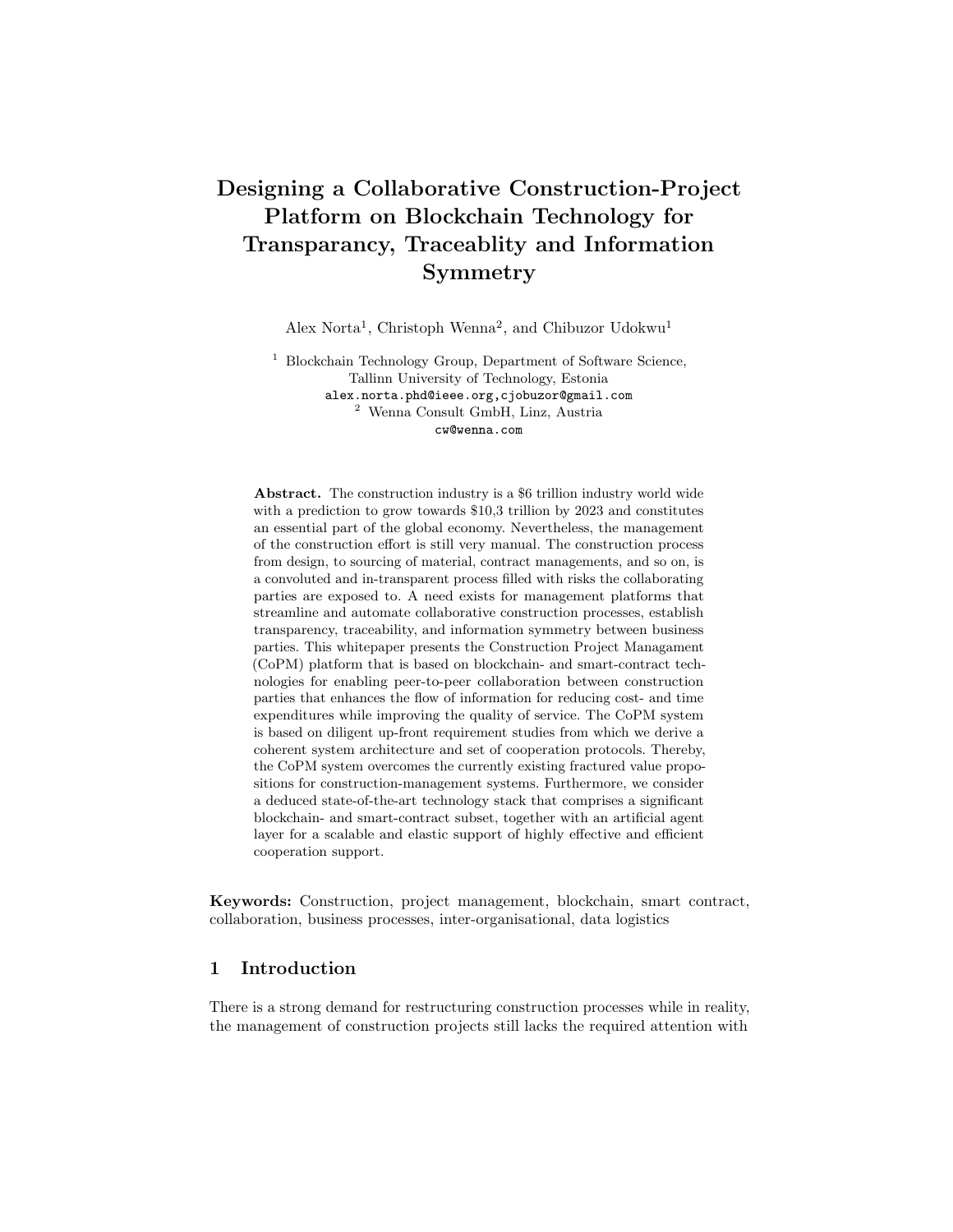Materials (ASTM) etc. These standards are not machine-executable. The Building Information Model (BIM) provides an optimized code for creating machine readable building requirements. The BIM standard is described by the BIM objects and BIM models used in creating digital building representations [4]. The Original Equipment Manufacturers (OEM) provides specifications for describing building objects (BO) they produce, while designers such as engineers and architects use the building objects as inputs for creating building models (BM).

The state of the art shows a recognised need for construction-collaboration automation to inter-organisationally integrate processes along which the right type of information can flow from the right sources to the right sinks at the right time. However, we find a gap with respect to the available automation systems being not well studied with respect to the complete requirement sets that should be satisfied for construction-collaboration systems. Furthermore, the technology stack such construction-collaboration systems are based on, are outdated and inappropriately assembled, given the actual requirement sets. This whitepaper fills the gap by posing the question of how to design automation systems that address the actual requirements for achieving high quality construction-project collaborations without fractures and frictions causing unnecessary time delays and cost increases? To establish a separation of concerns, we deduce the following sub-questions: What are the sets of requirements that include and assign also the diverse stakeholders who collaborate? What is the architecture topology of a requirements satisfying construction-collaboration system? What are the dynamic exchange protocols between stakeholders and system components into which embedded on-chain transactions assure immutable traceability? Consequently, we introduce the conceptual model of the CoPM system that is a blockchaintechnology employing distributed applications (DApp).

The remainder of this whitepaper is structured as follows. Section 2 discusses further preliminaries and also gives a running case that captures the AS-IS state of the construction industry. Section 3 arranges the requirement sets for a construction-collaboration system into a logical space that allows for a targeted association of key stakeholders. Next, Section 4 deduces a distributed architecture from the logical space of system requirements. Section 5 then detects key onchain transactions that are system relevant for potential litigation situations and positions these onchain transaction into dynamic exchange protocols that occur between stakeholders and the architecture of the construction-collaboration system. Section 6 specifies a blockchain-technology stack of pre-existing applications that can be assembled for a rapid deployment of the CoPM construction-collaboration system and also discusses relevant related work. Finally, Section 7 concludes this whitepaper and also discusses limitations, open issues and future work.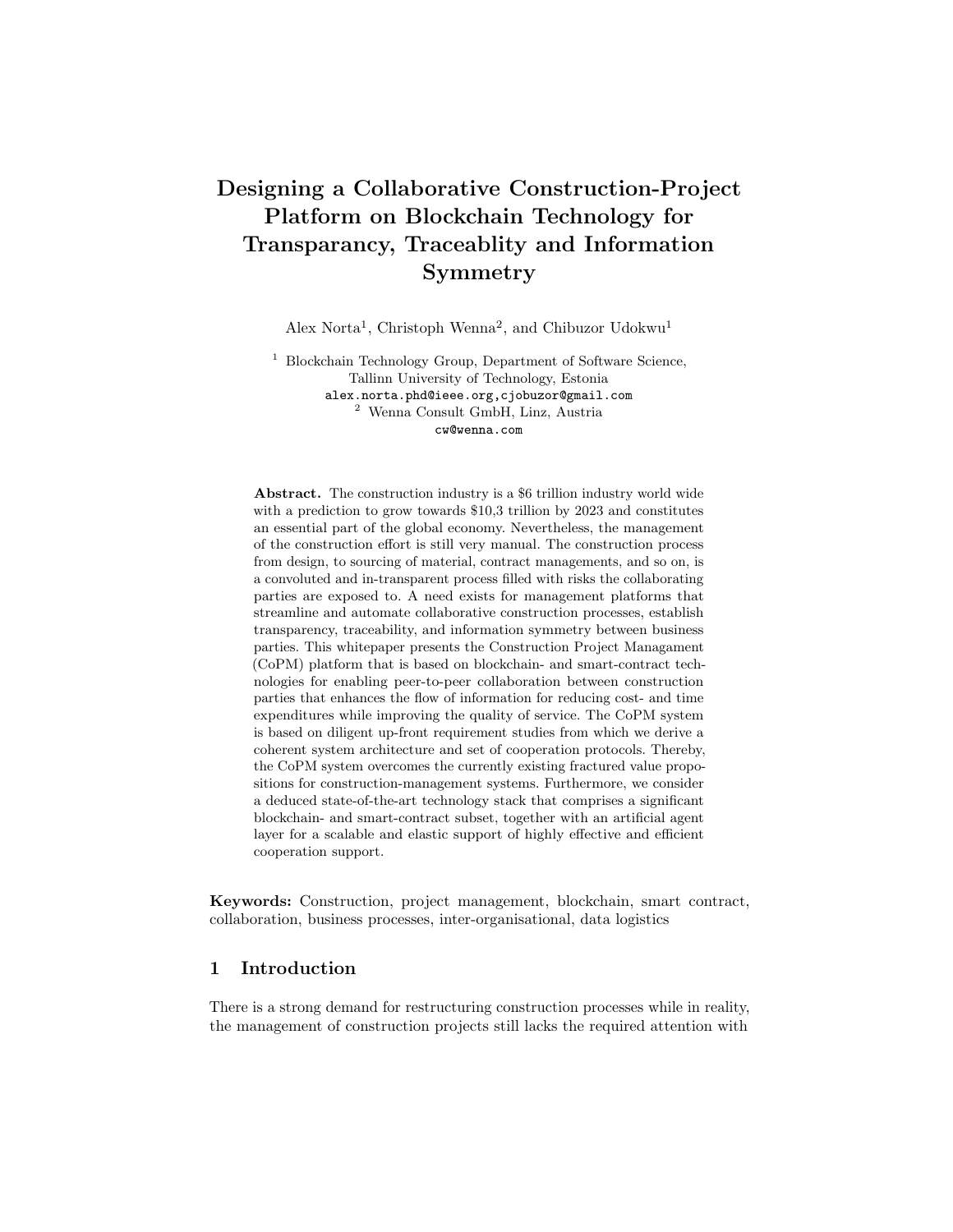# 2 Preliminaries

Section 2.1 gives a running case that captures the AS-IS state of deficiencies that exist in the construction industry. Next, Section 2.2 gives further presuppositions that expands on the running case.

#### 2.1 Running Case

This article uses as a running case the construction disaster of the new Berlin Brandenburg international airport as described by [55] for which we show in Figure 1 a depiction. Accordingly, the numerous problems that have arisen with the construction of the new Berlin Brandenburg international airport are representative examples within construction projects that can be overcome using the CoPM platform.



Fig. 1: Running case about the Berlin airport construction that reflects the AS-IS situation of the construction industry.

From a technical and management perspective, the problems of the new Berlin Brandenburg international airport are mainly caused by a lack of collaborationautomation, distrust between collaborators and inefficient knowledge management

4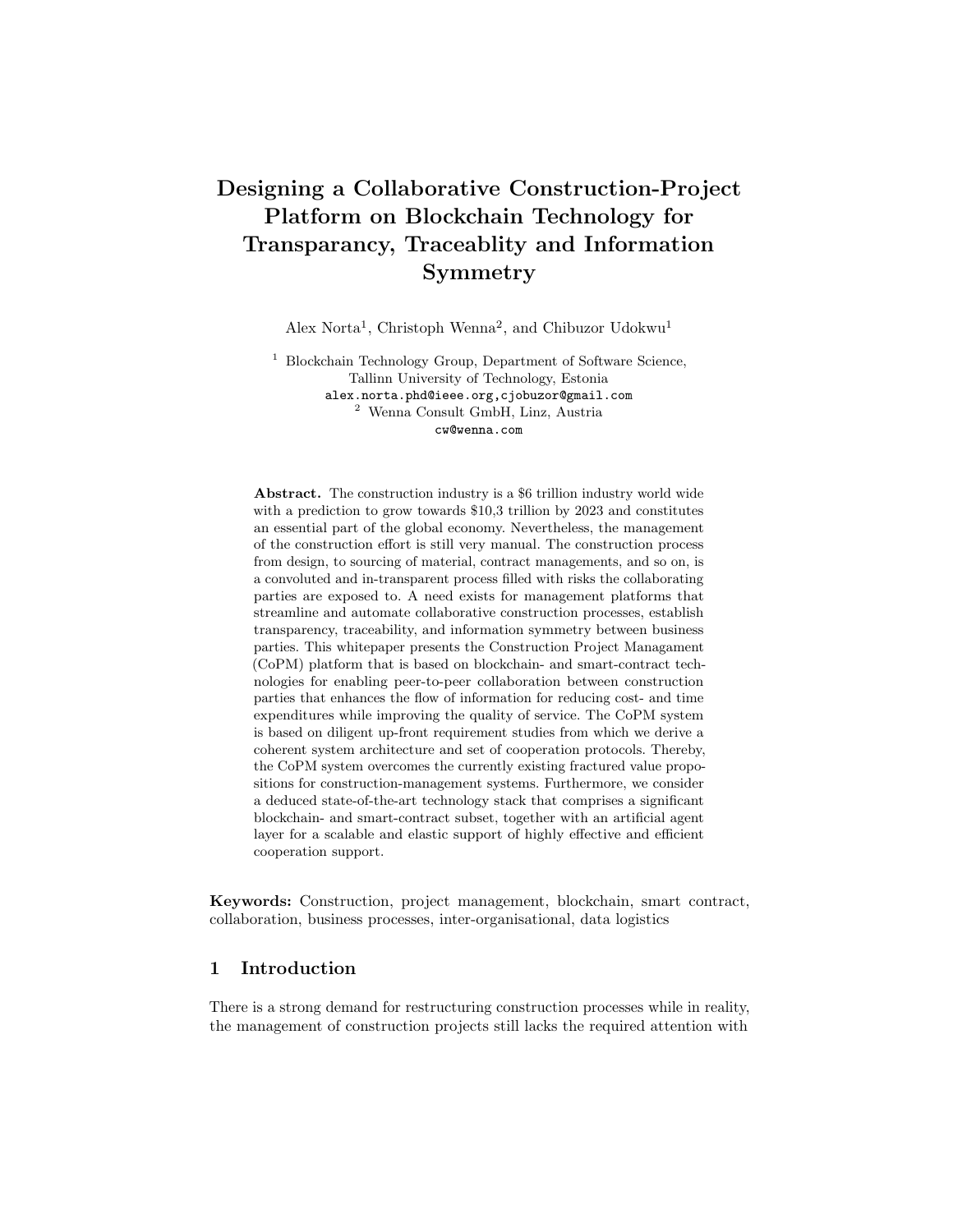among the project participants. Examples of these problems are the approx. 150,000 construction defects, the exploding costs of the project from roughly 2 thousand million euros to begin with, to over 5 thousand million euros at the last count, the fact that the opening date of the airport was delayed by almost 20 years and ensuing (legal) conflicts among the project participants.

The long planning period and the large number of subcontractors employed results in a high level of complexity. The fact that individual areas of tasks that would better have been carried out by either a single contractor, or several wellcoordinated contractors were spread out over several contractors that did neither efficiently coordinate nor efficiently exchange knowledge among each other, has added to the complexity of the project. The complexity further increases by numerous and significant changes in the size of and standards set for the airport while the construction project is already under way. (See also, e.g.,  $[22,30]$ ). The resulting administrative and co-ordination work is extremely difficult to manage, considering the low degree of digitization of the construction industry that results in chaos at the construction side.

## 2.2 Related Work

There is a reluctance in the construction industry to adopt BIM and share information for several reasons<sup>8</sup> for fear of legal consequences in case of low performance. Building performance becomes comparable with BIM and assignable to architects, engineers, builders and material supplies. For example, equipped with sensors such as IoT devices, a smart building component can send information about its performance to a distributed database, rather than directly to the manufacturer who is not interested in disclosing actual performance. The study [19] already describes a standard for integrating IoT and BIM objects.

The AS-IS state of the construction industry is plagued by several structural problems [42] that we list below. First, construction projects are complex [3] because of interrelated processes, sub-processes and involved stakeholders such as architects, contractors, subcontractors, customers, suppliers, etc. Second, a lack exists of complete specification for processes and sub-processes and uniformity of materials, work and teams at construction sites that result in uncertainty [21] as each construction project is time-limited and site-based unique. Third, the structure of the construction industry is tightly coupled in individual projects and loosely coupled in permanent networks that foster short-term thinking to the detriment of long-term innovation and learning. Fourth, industry specific is also the high fragmentation [31] in supply chains comprising small and medium size enterprises (SME) with undifferentiated products and services and limited capabilities for investments in new technologies. Finally, the construction industry fosters a rigid culture [3] with a strong resistance to change.

Existing construction collaboration systems are fractured in that when construction-team members collaborate with each other on the same BIM model, many issues arise, due to the usage of different software and tools [1]. Thus, due

<sup>8</sup> https://www.geospatialworld.net/blogs/bim-adoption-around-the-world/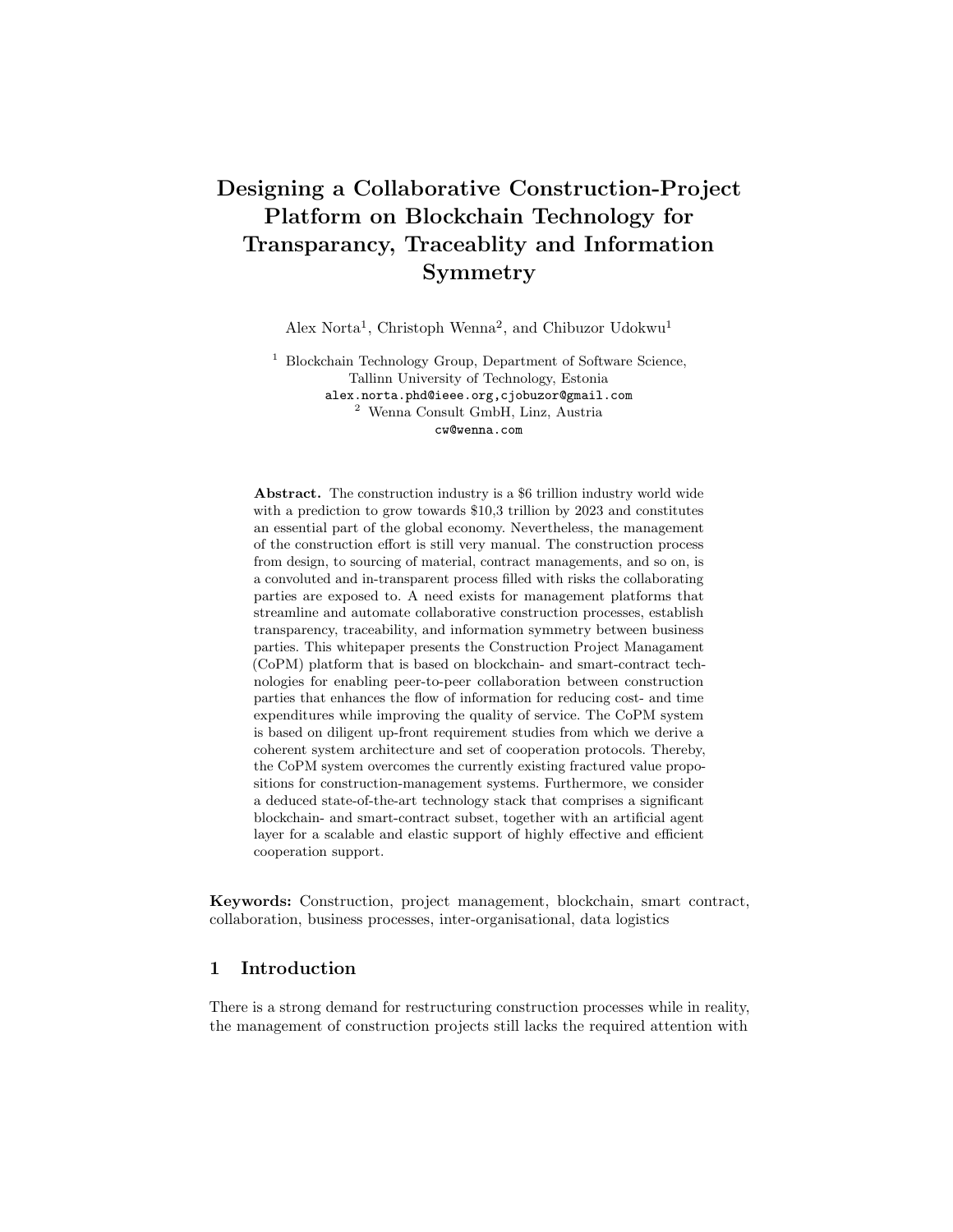to a lacking industry governance consensus, no inter-organisational coordination occurs for organising the internal data structure, policies, procedures, and control processes for accessing company-internal data sets. With such fragmentation, the development and deployment of integrative and collaborative technologies in the construction industry lags behind [46] that in other sectors. Furthermore, the fractured setup of collaborations in construction industry does not support an efficient implementation of the concept-modular construction involving several parties. Modular construction involves a process of constructing several modular parts of a building off-site using standardized building materials under controlled condition [32]. As a result, smaller organizations cannot effectively take part in construction collaboration due to a lacking proper governance system for such inter-organizational processes. The e-Sourcing Reference Architecture (eSRA) is a conceptual framework that provides technical governance for managing complex inter-organizational collaborations between businesses [41]. Thereby, the current difficulty in executing cross-team collaborations in construction due to different software systems, can easily be managed by eSRA. In addition, eSRA also provides a method for managing processes in inter-organizational collaborations and we refer the reader to [40] for further information.

With blockchain-enabled smart contracts, it is possible to monetize digital and non-digital assets created during a construction project. These types of legitimized assets commonly referred to as tokens, can easily be exchanged between parties involved in a construction project when certain conditions are reached without involving a trusted third party [15]. These conditions are outlined in a smart contract and thereby represent the rules that govern the inter-organizational collaborations between the parties in a construction project. Utility- and security tokens are commonly used in decentralized applications [10] where the former provides the users of decentralized applications the resource to access and consume services that are provided on such platforms. The security tokens represent the stakeholders' investments and ownership in a decentralized platform. In describing the requirements and architecture of the proposed CoPM platform in this whitepaper, only the utility tokens are considered.

The importance of collaboration to ensure project success, requires overcoming the complexities and limitations caused by the fragmentations [43] in the construction industry. Collaboration comprises core entities, i.e., structure, process, agents and artefacts that are conditioned by their respective context. Overcoming fractions requires aligning processes [35] inter-organisationally. A failure persists to adjust inter-organisational processes and working arrangements with different sources of data [7, 45]. Data for collaboration in construction projects are formed [25] across multiple organisations [27] in so-called virtual teams.

# 3 Stakeholders Associated to CoPM-Requirements

We present the stakeholders and their associated requirements in the decentralized CoPM system. An AOM goal model [47] is used in outlining the functional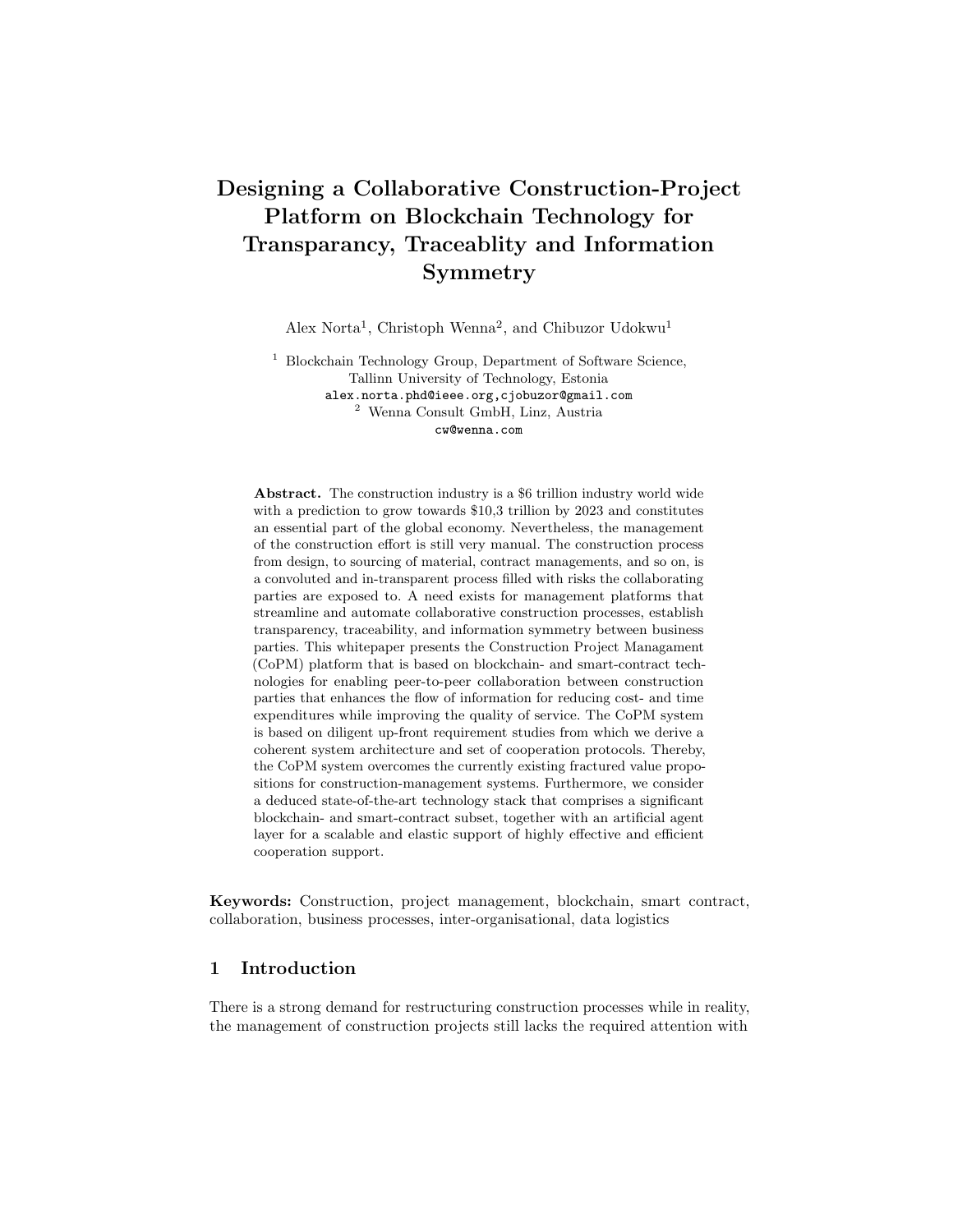requirements and the associated non-functional requirements and assigned roles depicted as stick men. Furthermore, the functional requirements are referred to as the goals and depicted as parallelograms, while the non-functional requirements are referred as the quality goals and depicted as clouds.

The stakeholders in the CoPM platform are system participants that perform different functions. Based on expert knowledge, we identify the following classes of users for CoPM. The designers, contractors, auditors, project owners(project managers), original equipment manufacturers (OEM), admin and software agents. The designers are the architects, planners, engineers, and specifiers that perform goals that result in the creation of digital assets on CoPM. The contractors are the engineers responsible for the day-to-day construction activity of a building project. Auditors are certified individuals that perform checks to verify that a construction work meets the required-, or stated standards. The project owners and managers represent the individuals responsible for coordinating the building projects. The OEM produces physical building objects used by contractors. They also produce digital assets such as BIM objects used by designers in creating corresponding building models. The admins are the platform administrators responsible for onboarding new users. The software agents represent the autonomous and semiautonomous agents. They include  $I\sigma\tau$  agent, KCY agent and auditor agent. The IoT agent records and transmits the status of building projects. The KYC agents perform a verification of identity and other documents submitted by new users. The auditor agent along with human auditor verifies the status of building projects in a semi-autonomous way. The rest of this section is presented as follows. Section 3.1 of this whitepaper presents the main value proposition of the system that is the highest-level root functional goal as well as the first-level goals (FLG) derived from the main value propositions. Section 3.2 describes the user-asset refinements and Section 4 describes the project refinements. Finally, Section 5 describes the payment refinements.

## 3.1 System Value Proposition

The main value proposition of CoPM in Figure 2 is to provide a decentralized platform for supply chain and project management in the construction sector. Due to the use of blockchain technology, the proposed system inherits the trustworthiness associated with blockchain systems. Furthermore, blockchain ensures that the activities recorded on the system are immutable and traceable. The platform is also designed to be affordable resulting in a low entry barrier for even small construction organizations. The supply-chain management capability of CoPM also encourages modular construction and with smart contracts, this system ensures participants deliver projects that meet the requirements that are immutably stored on a blockchain.

To design a system that satisfies the main value proposition in Figure 2, we derive the following requirements that are referred to as the FLGs. These are as follows, onboard new user, manage digital asset, onboard new project, manage project, manage payment and manage wallet. The onboard new user goal enables the execution of know-your-customer (KYC) related goals and assignment of roles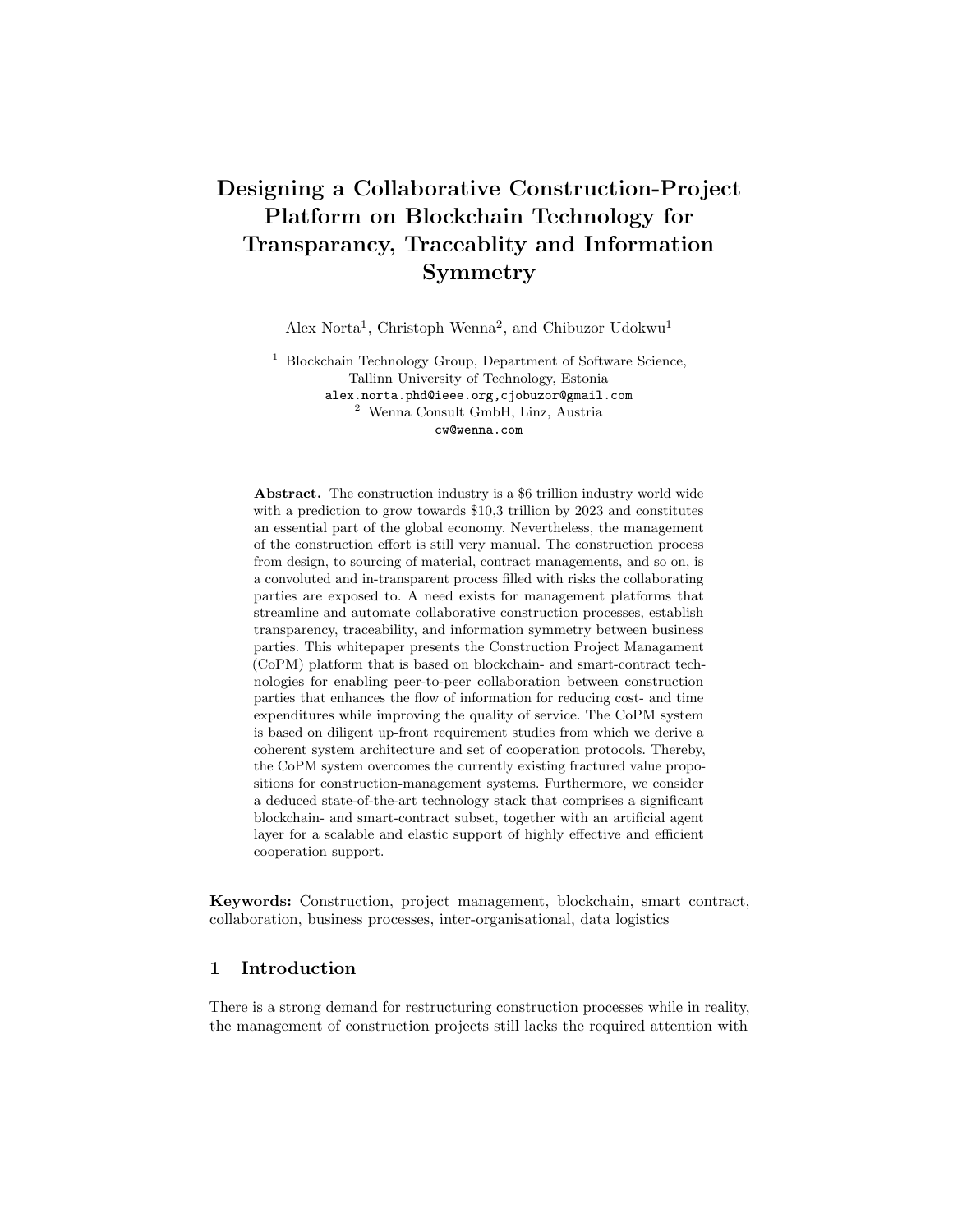to the users. The manage digital asset goal enables the users to create digital assets such as BIM objects and models and then manage the ownership and usage of such assets. The digital assets are design models used in deriving physical properties of a construction-, or building project. Therefore, properly managing these assets and rewards associated is a crucial property of the proposed platform. The onboard new project is a goal that enables users to initiate construction projects, manage technical- and business requirements associated to the project, manage the tender process and assign roles to relevant stakeholders. The manage project goal addresses the possibility to manage an ongoing-, or already completed project. For an ongoing project, the project managers and project owners can update, or modify requirements associated to a project. In the case of an already completed project, the user can manage tasks associated to building repairs and -maintenance. The *manage payment* goal provides the possibility of tracking milestones associated to a project and processing payments under clearly stated conditions. The manage wallet goal caters for allowing all involved stakeholder to manage their different token types and also for transferals between users of the platform.



Fig. 2: CoPM-system value proposition and the FLG model.

The quality goals represent the non-functional system properties associated to respective goals of the proposed platform. We now identify and define all the relevant quality goals that are necessary in designing the CoPM platform. The quality goal descriptions provided in this whitepaper are based on standard literature definitions and are further adapted in the CoPM context [41]. They quality goals include; scalable, secure, transparent, trustworthy, performant, usable, a ordable, portable and automated(highly/semi). Scalable implies that an associated goal (or asset) can grow rapidly. Security in this case implies unauthorized access, or manipulation to a system goal and associated assets. Transparency refers to the observabilty of a system goal and the ability of the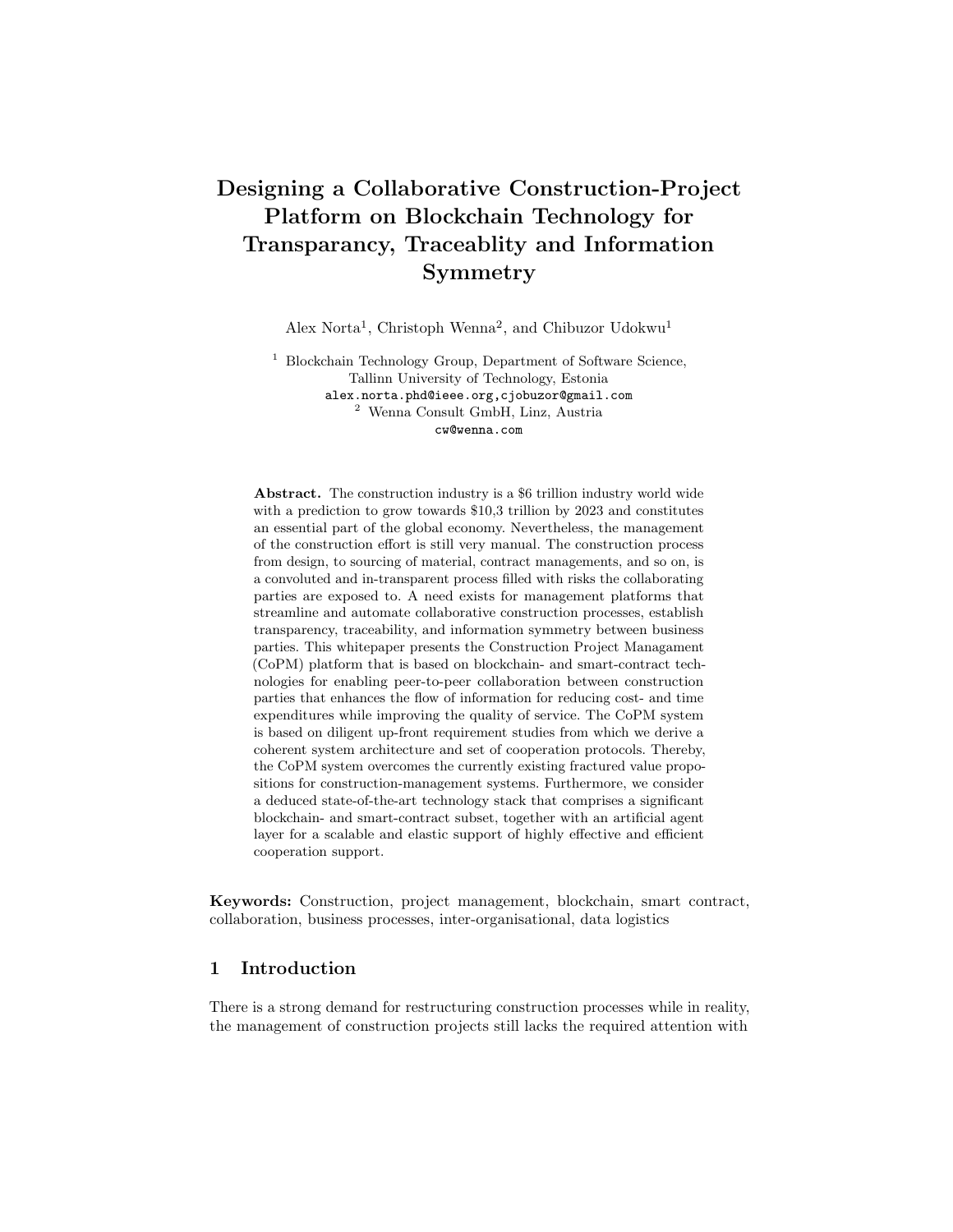participant to verify that the end-result derived from realising a goal is based on clearly outlined rules of CoPM. Trustworthy is the property of the system, or goal that the executed behavior follows expectations. Performant is the measure of the amount of useful work performed by executing a system goal. Usability is the easiness of the involved stakeholders to understand the system goal in its executable realisation. Affordability implies that executing the goals associated to CoPM are with feasible costs. Portable implies that the associated system goal can be associated in multiple heterogeneous technology stacks. Finally, automated signifies that the associated goal is self-executed by a software-, or hardware agent with embedded software.



Fig. 3: CoPM-system user-asset refinement goal model.

Based on the above definitions of the quality goals, the non-functional requirements are assigned to the FLGs. The quality goals apply hierarchical inheritance implying that a quality goal associated to a goal is the same to all other sub-goals derived from it. Trustworthy and affordable are associated to the main value proposition of the platform signifying that all goals executed on the platform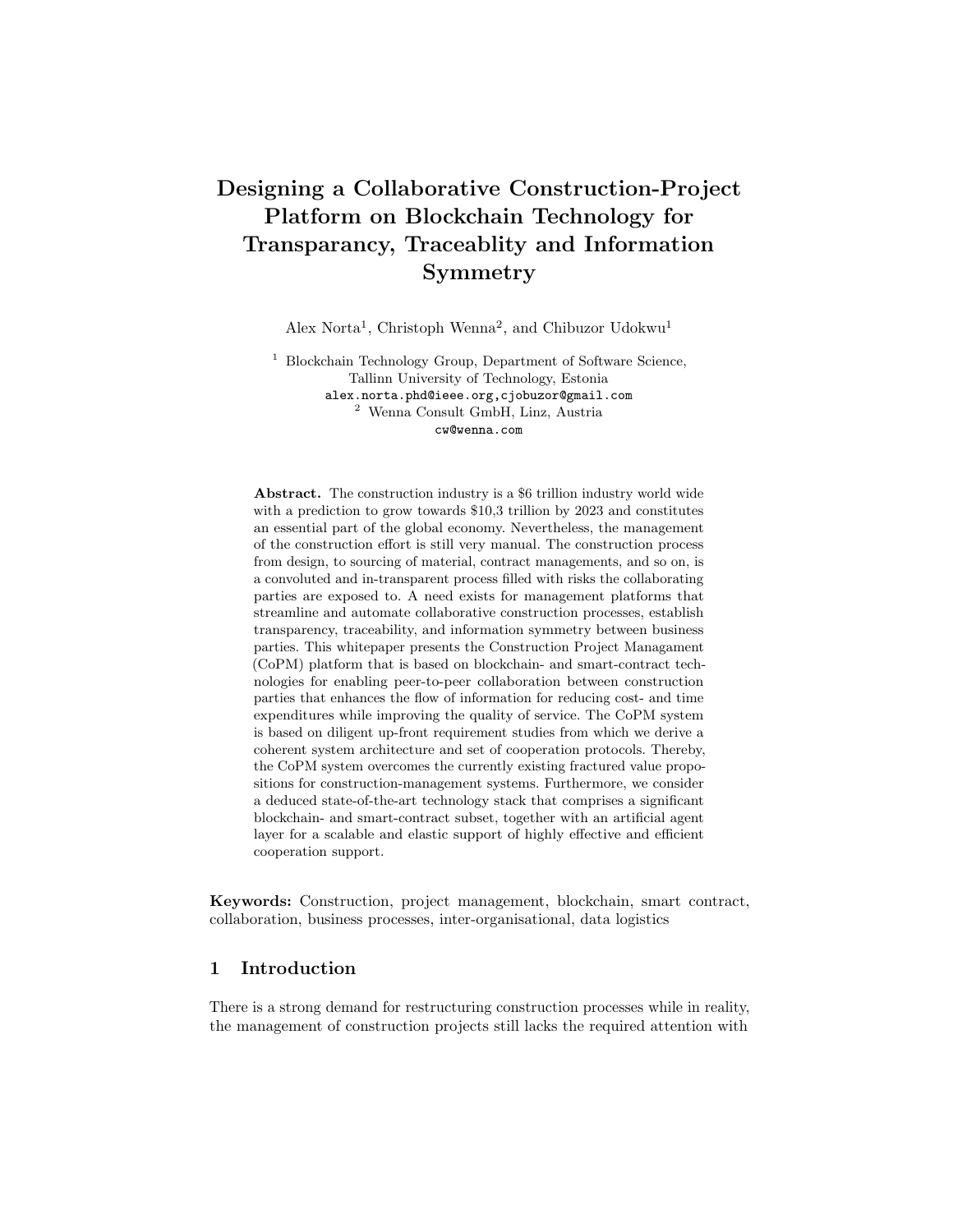are trusted and affordable. As shown in Figure 2, all the functions performed in onboarding new user and manage payment are scalable. The manage project goal should be usable, portable and scalable as well. Manage digital asset is usable, secure and scalable. Onbaord new project is portable, usable and scalable. Finally, manage wallet is scalable, usable and portable.

The stakeholders in Figure 2 are assigned to their relevant goals as follows and similarly to quality goals, there exists an assignment inheritance down the hierarchy of the goal branches. Thus, the admin software agent is associated to the goal onboard new user. The goals for onboard new project and manage project are associated to the project owner and project manager. The project owner is also associated to manage payment. Finally, manage wallet goal can be performed by all non-software agents on the platform.

## 3.2 User-Asset Refinements:

The user-asset refinements in Figure 3 contain the goals FLG *onboard new user* and manage digital asset. Both goals are scalable implying that an unlimited amount of project stakeholders must be on-boarded on the platform and an inexhaustible amount of digital assets can be created and stored on the platform.

Onboard New User: The FLG onboard new user shown at the left of Figure 3 comprises the following goal refinements; select role, perform KYC and assign a key. The select role goal enables users to select the role they wish to perform on CoPM. The roles include; designer, contractor, auditor, project owner/manager, and OEM. A new user provides evidence about the capacity to function in a particular role. Such evidence can include skill certifications, educational qualifications etc. The perform KYC goal enables a KYC agent to verify data submitted by the user. If the KYC is successfully completed, the user is assigned a cryptographic key for the purpose of identification on the platform. The goal select role is expected to be usable by all the participants and portable. As a result, the users can easily perform tasks associated to onboarding a new user on the mobile devices.

Manage Asset: The FLG manage digital asset at the right of Figure 3, contains the following sub-goals; create building object, create building model and share digital asset. The digital assets that are managed in the construction collaboration platform are all defined based on the standardization defined in the BIM. The building objects are a clearly defined digital representation of a building object produced by OEM. The objects serve as an input for designing in developing building, or construction models used by engineers in translating to a physical building construction project. Therefore, manage digital asset goal provides the possibility for an OEM and building designers to create and manage these types of assets. BIM objects can be created on external channels and then stored on blockchain for further use. This is enabled by the goal to create new BIM objects and store BIM object. Storing building objects as digital assets is processed using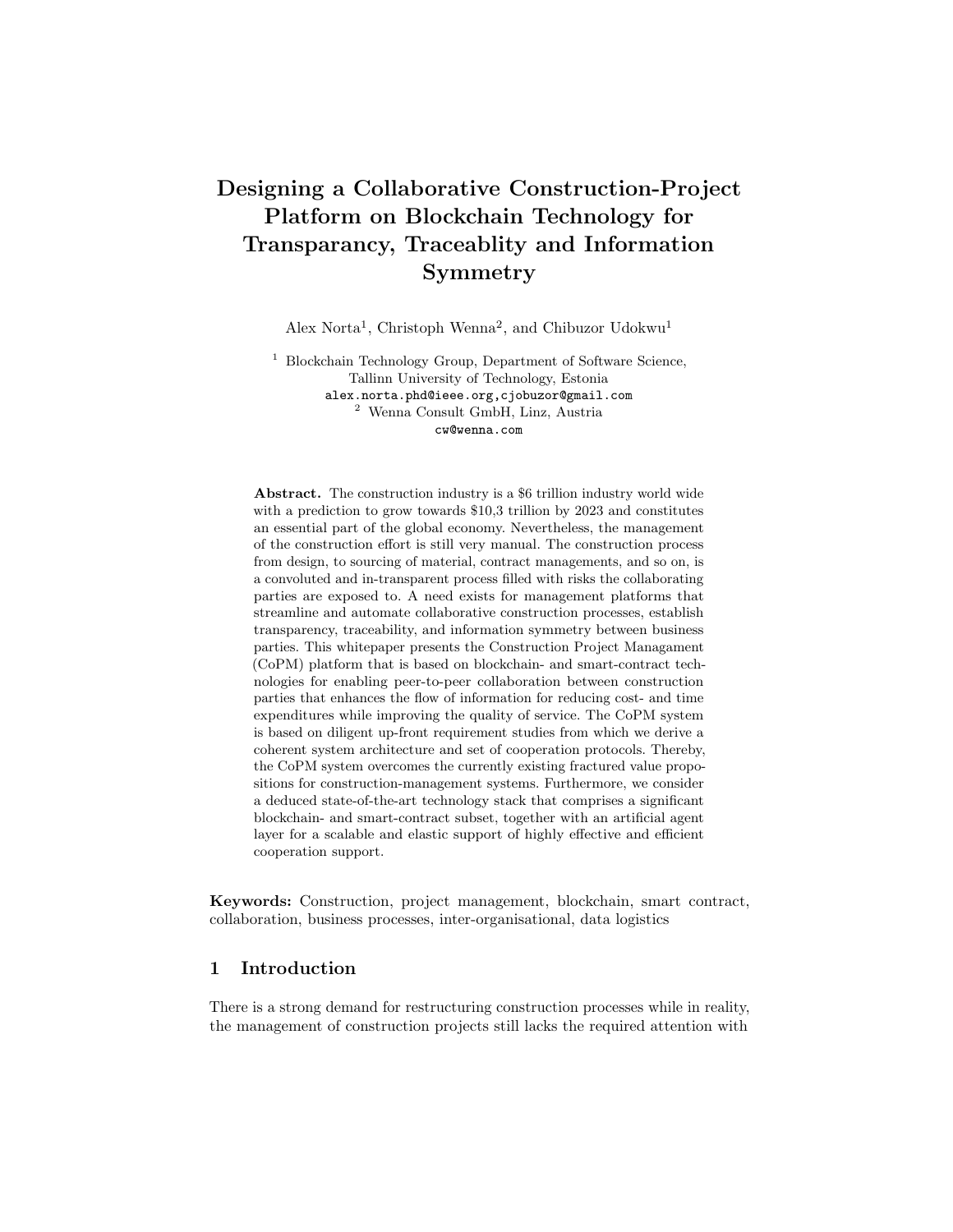the utility token. This ensures that the system is not spammed with unnecessary building objects that provide no real value to the stakeholders such the engineers and designers.

A designer can create a new BIM model by importing an already existing model (on the blockchain) and creating a new model from several BIM objects. These provisions are included with the goals import BIM model and create new BIM model. The *utility token* is used in processing model importation and thereby rewarding appropriately the original model creator. The BIM models created by the designer are stored on the blockchain for further use. This is enabled by the goal store BIM model and the goal is processed using the utility token.

The goal share digital asset provides the possibility for OEMs and designers to provide access to their created digital assets for building contractors and project owners. This goal ensures that the designers and OEM can efficiently and transparently track the use of their intellectual property (IP) and receive appropriate credits and payments for its use. The sub-goals share digital assets shows the created assets can be used by others in the platform by directly associating the asset a project, or a project owner. Finally, both the OEMs and designers can view the building objects and models stored on the CoPM. This is enabled by the goal view digital asset.

The goals *store BIM object* and *store BIM model* are expected to be performant as they result in a state change in the blockchain network. The goal share digital asset is expected to be portable to ensure that BIM models and objects stored on a blockchain can be easily shared and viewed using mobile devices.

## 3.3 Project Refinements

The project refinement in Figure 4 contains the FLG onboard new project and manage project. Both goals are scalable and usable. This implies that both goals allow for a sudden increase in number of projects deployed on the platform and associated stakeholders can easily execute the associated goals correctly.

Onboard New Project: The FLG onboard new project shown at the right of Figure 4 provides the project owner the possibility of creating technical and business requirements before a new project is initiated on the platform. In addition, the project owner and project manager can also manage the tender process. The FLG onboard new project contains the sub-goals; set requirements and manage tender. Using the set requirement goal, a project owner can outline technical and business requirements associated to a new project. To set technical requirements, the project owner import BIM models containing building objects as well as their clearly defined properties. The BIM model is then associated to the project and published on the blockchain. A utility token is used in importing BIM models and publishing requirements on the blockchain. The business requirements contain a set of milestones that are fulfilled before payment is issued to the contractor. Tokens are set aside, locked in a smart contract and released to the contractor after the condition in the milestone is satisfied. A utility token is used in issuing payment to the contractor on reaching a project milestone.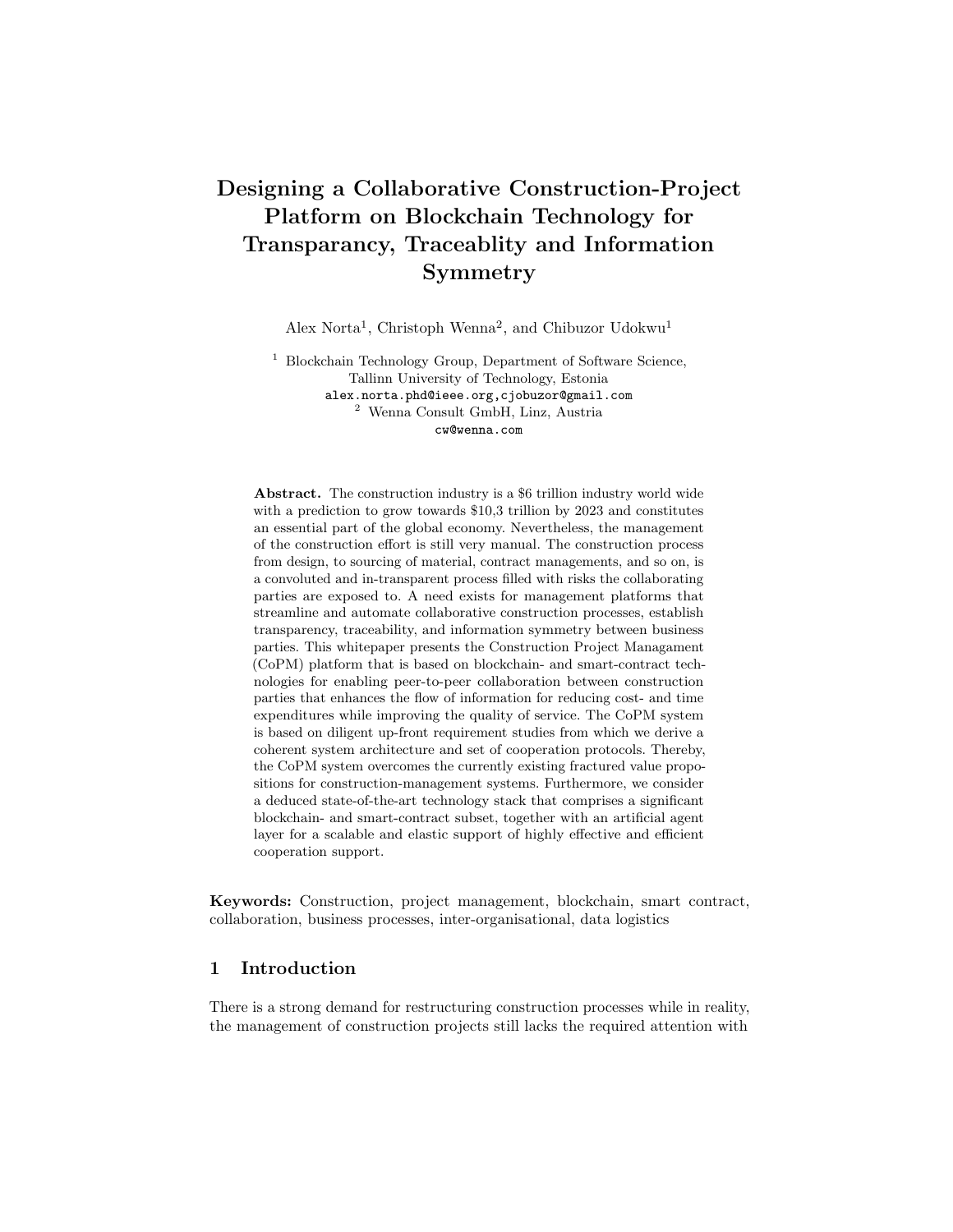

Fig. 4: CoPM-system project refinement goal model.

The manage tender goal enables the project owner to initiate a bid for a project and manage roles associated to a project. The following sub-goals are contained in manage tender; submit bid, select project stakeholders and assign roles. Project designers and contractors can submit a bid for a new project design (model), or for developing an already designed project. The submit bid goal is processed using a utility token to prevent users from spamming the platform with invalid bids. The goal select stakeholders provides the possibility for software bid agents to identity the winning bid. The goal assign roles allows the project owner to manually assign roles to the stakeholders involved in the project and this is processed with a utility token.

The goal that enables project owners to set requirements for a new project is expected to be secure ensuring the project requirements, cannot be manipulated by any malicious user. Furthermore, the goal that enables bidding by the contractors and designers is expected to be secure as well. Publishing project requirements to the blockchain as well as the bid submission goal are expected to be performant.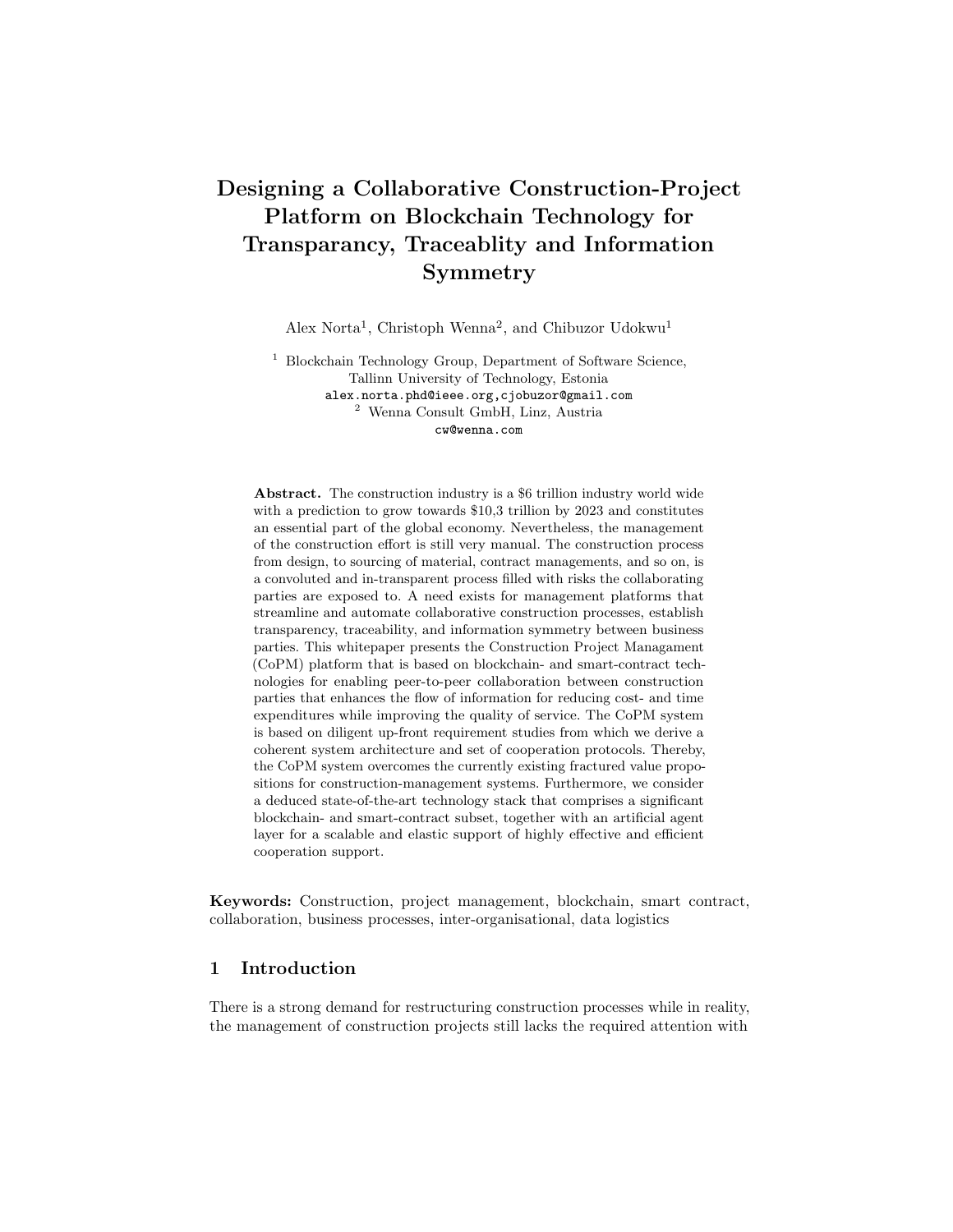The rules that guide the bidding process enabled by manage tender goal is expected to be transparent.

Manage Project: The FLG manage project shown to the left of Figure 4 ensures that the project owner and project manager are capable of updating requirements for an ongoing project and also maintain existing projects. Maintaining existing projects using the collaborative construction platform, involves checking the lifespan of a building object to determine if repair, or replacement is needed. The status of a building object that needs repair, or replacement is published using the *utility token*. The goals replace *building object* and *repair building* object to trigger a new bidding process and allow contractors to submit bids for the maintenance work. The goal recycle building object is a sub-goal of the replace building object, allowing a project owner to earn a token for using an environmentally friendly building maintenance method.



Fig. 5: CoPM-system payment-refinement goal model.

The goal *update ongoing project requirement* allows the project owner to modify the requirements of a project that is already being executed by a contractor. The new requirements are then published to the blockchain using the goal publish BIM requirements and this is processed using the utility token. The goal notify stakeholders messages all parties involved in the project about the new requirements. An offline discussion can take place and the additional payment may be requested by project contractors. Additional payments can be performed by initiating a utility token transfer from the wallet of the project owner to the smart-contract enabled escrow account of the project. The escrow project payment is further described in Section 3.4. The project contractors can either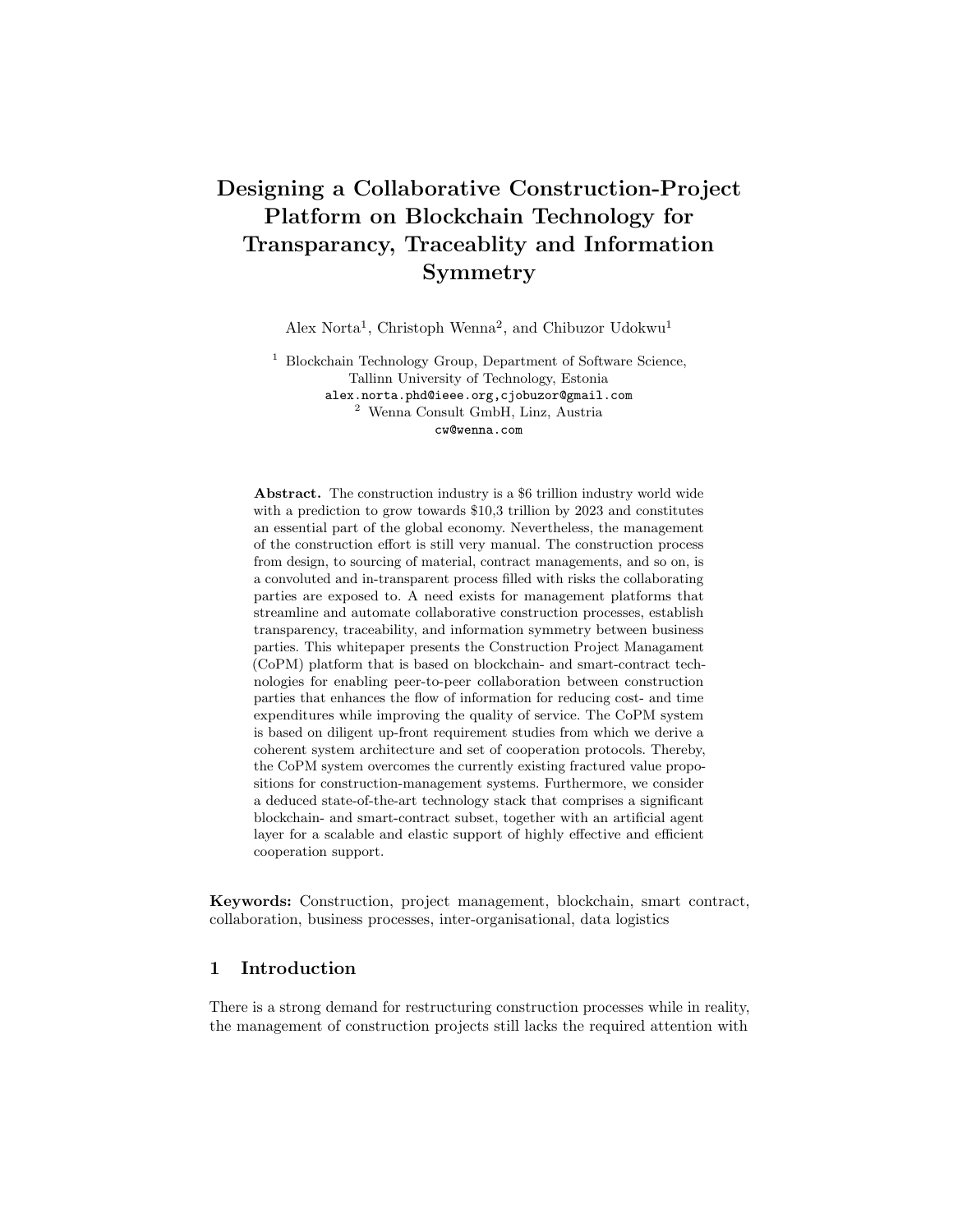accept, or reject the projects. The goal accept/reject changes is published on the blockchain and processed using the utility token.

The relevant quality goals of the sub-goals of the manage project FLG are presented as follows. Checking the lifespan of a building project is semi-automated involving records from IoT-recording devices and manual checks done by project owners. The rule that defines how the checks are conducted is transparent and can be verified by all the stakeholders of CoPM. Publishing building status, BIM requirements as well as responses from contractors regarding changes to the project requirement are expected to be performant. The listed goals result in state changes on the blockchain. The update ongoing project requirement is expected to be secure and usable by the project owner.

#### 3.4 Payment Refinements:

The goal payment re nement in Figure 5 contains the FLG manage payment and manage wallet for which all the associated goals are scalable. A large amount of project payments can be handled by the manage payment goal and an unlimited number of token transfers can be executed from the wallet.

Manage Payment: The FLG manage payment shown at the left of Figure 5 provides the possibility to track an ongoing project and unlock an escrow type of payment when a specific project milestone has been reached. The FLG manage payment has the following sub-goals; manage tracking channels and check project milestone. The  $i$ tracking channels<sub>i</sub> are the artificial agents that a contractor uses to record the project status and publish them on a blockchain. These devices may include RFID readers, barcode scanners for scanning bar-codes of physical building objects delivered at a construction site and IoT-video cameras for recording the graphical/pictorial state of a project. The manage tracking channels goal enables the construction engineer to select tracking devices and publish the project status on a blockchain. The goal publish project status is processed using the utility token.

The check project milestone goal provides the possibility for auditors on the platform to verify that the project meets the technical- and business requirements described during the project onboarding. The auditing is a two-staged task executed by both a human auditor and software agents - auditor. The auditor agent verifies that the BIM-objects delivered at the construction project meets the requirements of the BIM-model requirements published in the project onboarding. The bar-codes of the physical building objects contain information that outlines the BIM-objects therein. The human auditors perform checks to verify the visible properties of the completed project and confirm that its in line with the original building requirements published by the project owner. A payment is issued to the contractor after checks are successful. The make payment goal is a process using the utility token.

The manage project tracking channels must be usable by the contractors. The rules for checking project milestone must be transparent to all participants

14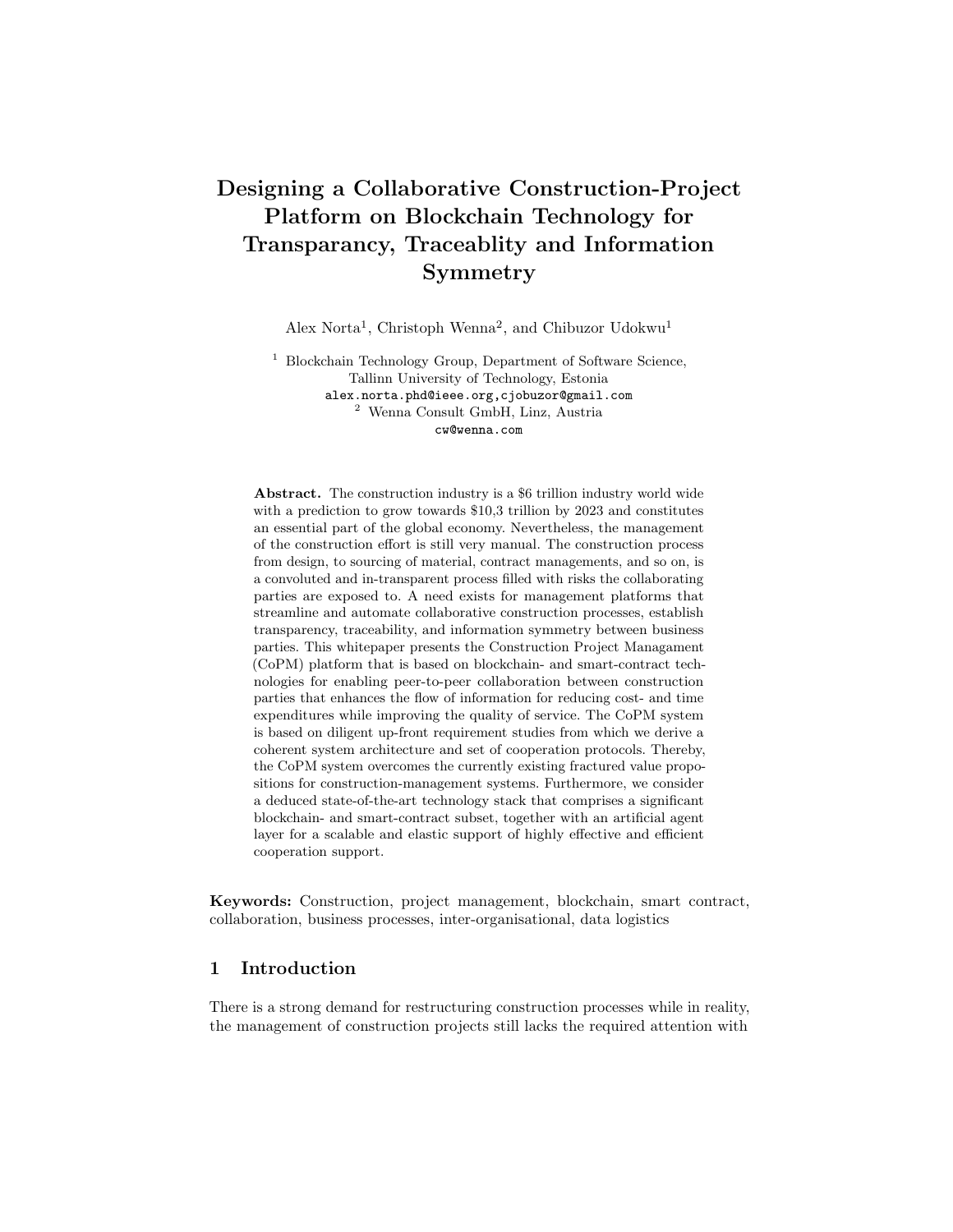in the CoPM. Publishing of the project status and making payments must be performant.

Manage wallet: The FLG manage wallet shown at the right of Figure 5 to provide all the participants the possibility to manage their tokens and transfer tokens between users in the platform. The FLG manage wallet has the sub-goals transfer tokens and view tokens. The goal transfer tokens allows all stakeholders to share and exchange tokens among each other. To view the token history and check the details of token exchanges, the goal view token balance is used to achieve that. The goal *transfer tokens* is expected to be performant as it results in a state change on the blockchain network.

# 4 CoPM Architecture

The static components and information-exchange interfaces are derived directly from the goal models above. First, we show in Section 4.1 the methodology that is used in transforming the system requirements represented by the goal models into architectural components of the CoPM-platform. In Section 4.2, we describe the components, actors and information-exchange interfaces that comprise the CoPMsystem architecture. Lastly, Section 4.3 maps the static architecture components to eSRA to enable a proper management of inter-organizational collaborations in the construction processes.

## 4.1 Mapping Goal Models to Component

We show the main components, sub-components, interfaces, and ports of a system and also outline relationships that exist between them [53]. In deriving the component diagram of the CoPM platform from the goal models, the following heuristics are used. The FLGs shown in Figure 2 are used in deriving the main components of the system that contain themselves sub-components equally derived from the refinements of the first-level goals. Due to limited space, only the first- and second goal refinements are used in deriving the components and sub-components of the CoPM-architecture.

Actors who are mapped from the roles associated with the goal-model refinements, are linked to the corresponding components and sub-components. The directional component interfaces are used in representing the data exchange between components. The directional broken-line arrows denote the architecture's dependency represented by the action performed by various actors associated with a component as well as the direction of data flow in the architecture. The thick lines show the direct exchange of data between components without involving any actors.

The quality goals representing the non-functional requirements of the proposed CoPM-platform are not used in the heuristics mapping for deriving the static architecture. Instead, the quality goals are realized in the system-development stage using standard architectural patterns [26, 51] for developing non-functional requirements in computer systems.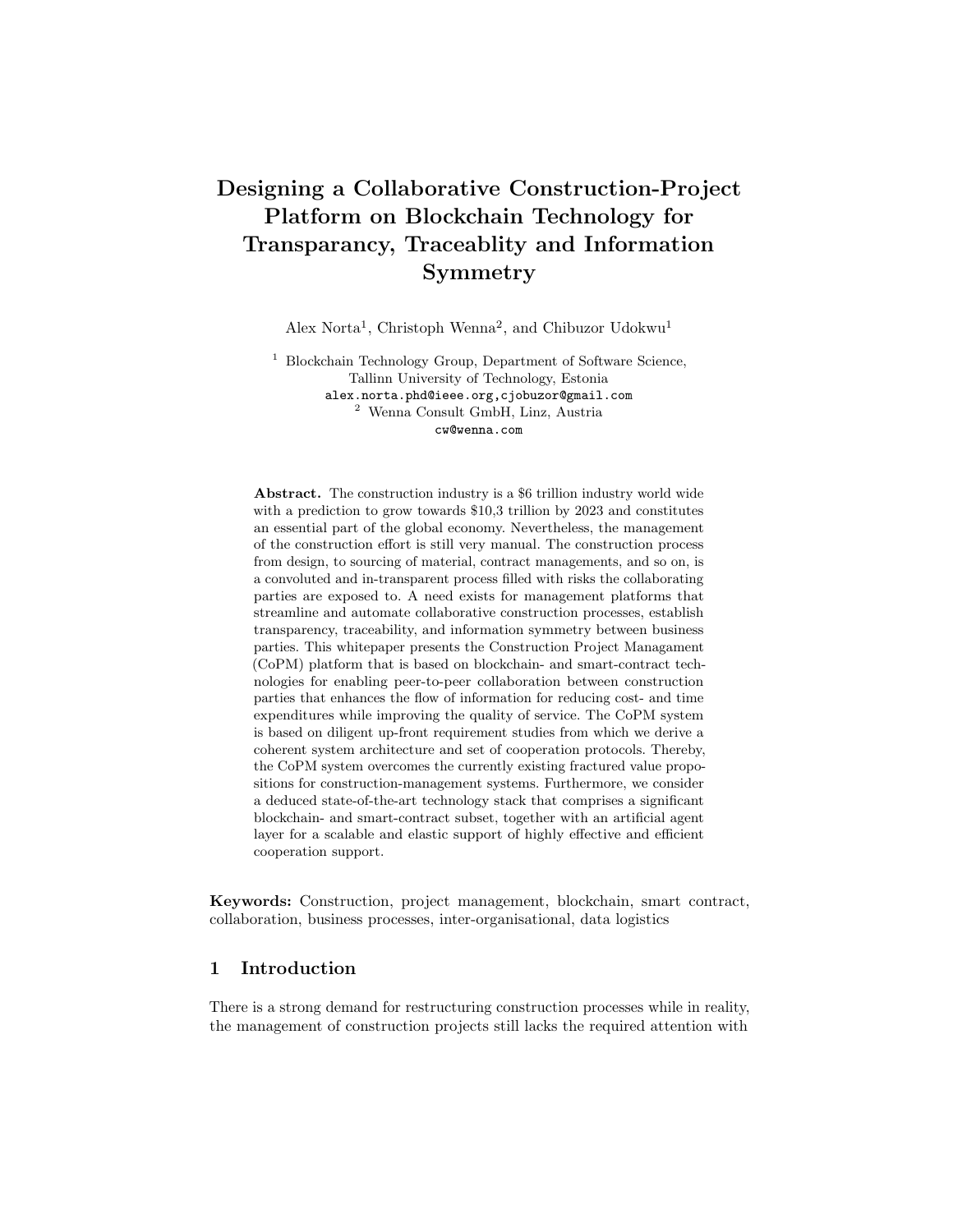# 4.2 Component Diagram

We show in Figure 6 the component diagram of the CoPM-architecture obtained by applying the heuristic mapping rule described in Section 4.1. The architecture shows six main components and the sub-components of the main components. Each component contains interfaces for reading and writing operations and actor exchanges with components are shown with broken lines. The actors' interactions are also described by the information transfer involved per activity. The intercomponents' read/write operations are outlined by the thick lines and grey components show those gaining, or spending tokens depending on the actors' activity.



Fig. 6: CoPM-platform architecture topology.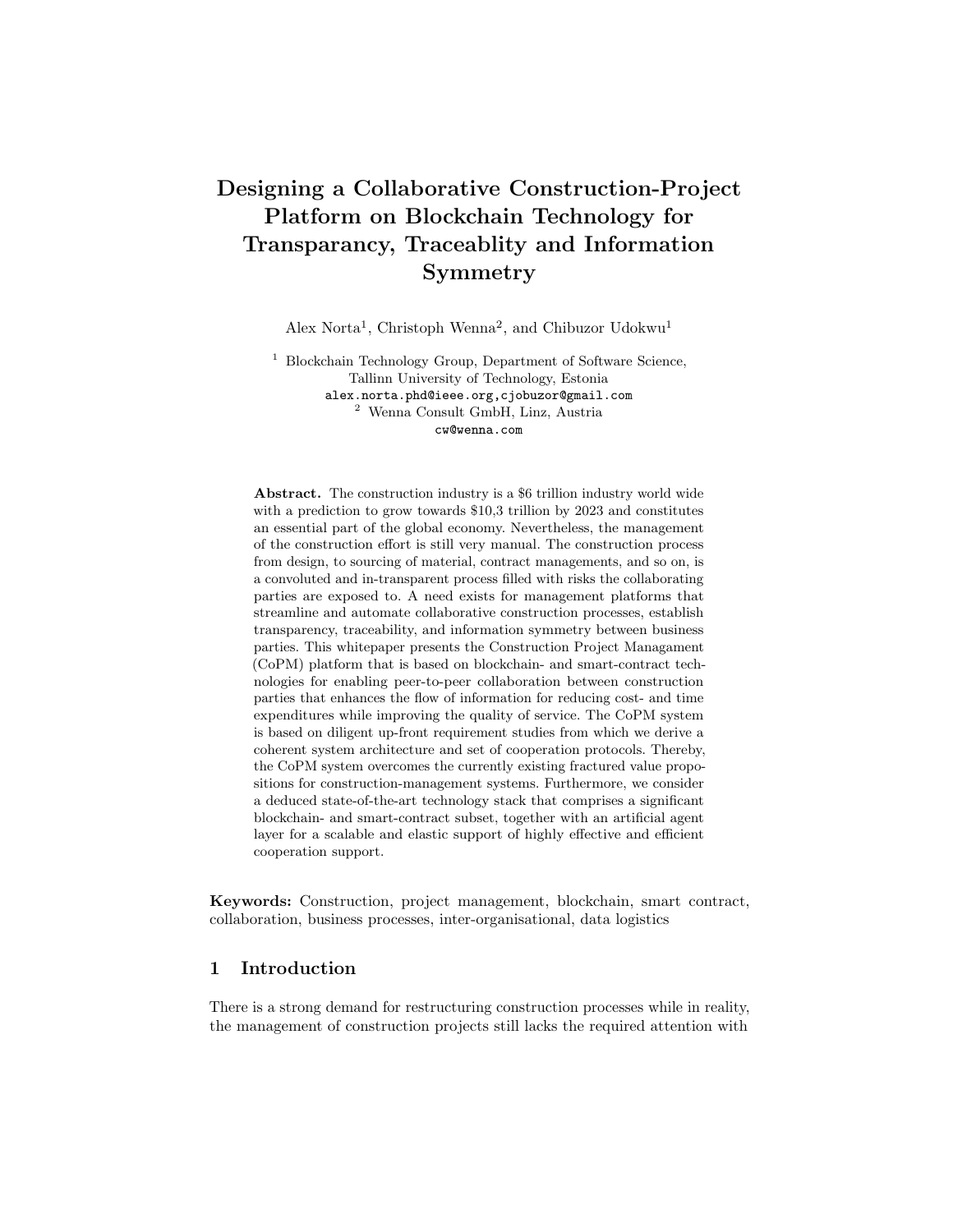User manager: The user manager component has the following sub-components KYC, Key manager and Role manager. The KYC component has an interface for a KYC-agent to verify the identity of the users of CoPM-platform. The role manager has two interfaces, one for assignment of roles by the admin actor and the other interface allows specified users to read the role's data that resides in the component. The following data types are available on the user-manager component, identity data, user roles and user keys.

Digital asset manager: The component enables the creation and exchange of digital assets such as building objects and models on the platform. The component has three sub-components and they include building object, building model creators and digital asset publisher. The building-object components provide the interface for the OEM to create and store BIM-objects on the platform that serve as input for creating building models. The dedicated creator component is accessible to designers such as architects and engineers. The component provides an interface for creating building models using the building objects from the OEM as inputs. The building models created represent the technical requirements of construction- , or building projects. The sub-component digital asset publisher enables the designers to share building models created with other users on the platform. The digital asset publisher also has a read interface that provides the possibility for specified users to access the building models as building requirements. The following data types are available on the digital asset manager component, building-object- and building- model data.

Project onboarder: The component enables the project owner to initiate a new project by outlining the technical requirements and business requirements of the project. Also, the component manages user-biding activities that result from the project tender. The project onboarder has the following sub-components including requirement logger and tender manager. The requirement logger provides an interface for the project owner to write and store technical- and business requirements of a new project. The technical requirements are accessed from the building models shared from the digital-asset publisher. The business requirements contain milestones and deadlines for completing the outlined technical requirements of the project initiated. The tender-manager sub-component enables the project manager and -owner to initiate bidding for a new project. The tender component provides another interface for designers and contractors to submit bids for a project. There exists also another interface for assigning project roles based on the result of the bidding. The user-roles data used by the biding agent are accessed from the role-manager component. The following data types are available on the project onboarder, project-technical requirement, project-business requirements and user-bid data.

Completed project manager: The component enables the project owner to maintain existing building projects and update the requirements of an ongoing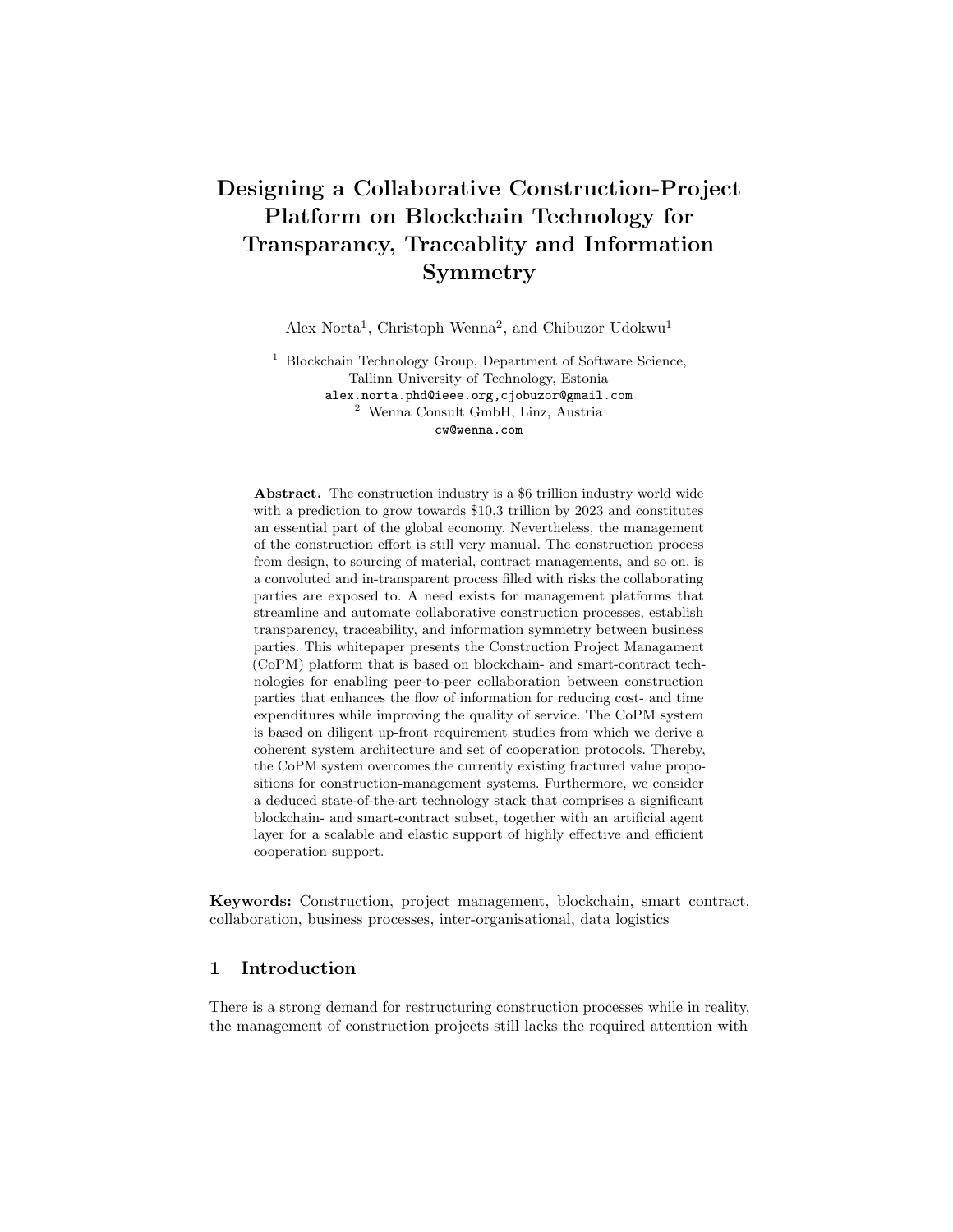building project when necessary. The project manager has the sub-components maintain project container and requirement updater. The project container has logs about the status of a completed building project to identify when repairs are necessary. The sub-component provides interfaces for external IOT-agents to monitor the lifespan of building objects in a completed building project and to publish the status of the building objects. The project manager and project owner can as well read the status of building objects to initiate tenders for the repair, or replacement of a building object. The requirement updater provides an interface for the project owner to modify and update the requirements of an ongoing building project. The new requirement is updated on the requirement logger component. The data types available on the project manager are building-status data and updated building-requirement data.

Payment manager: The component enables the platform to automatically monitor ongoing projects and sends payments to the contractors and designers when both technical- and business criteria of the project are satisfied. The payment has two sub-components, tracking logger and milestone logger. The former provides an interface for IoT-agents to publish the status of a project. The contractor/designer handling the project ensures that the project status is correctly published by IoT-agents. The milestone logger contains information about the milestones that have been achieved during the execution of the project. The component provides an interface for an auditor agent to process payments once specific milestones have been reached. The general information about a milestone data relevant for the project is read from the requirement logger component while the information about completed milestones is read from the tracking logger as milestone status. The payment manager component contains the project status and milestone-status data types.

The setup of the sub-components of the project onboarder and payment manager enable the implementation of a modular construction concept. This is because a single project can be spitted into several parts and bids are submitted separately for each part. The software-agent auditor monitors the status of each of the sub-projects and issues payments accordingly.

Wallet manager: The component provides interfaces for other components to access tokens and exchange tokens with other users. The wallet manager also allows users to access and view their token balances. The wallet manager has the sub-components, *token manager* and *token history component*. In the token manager component, an interface is provided for the auditor agent to access tokens and perform payments to project executors. There occurs an exchange of the token balance between the token manager and completed project manager subcomponents for updating requirements and initiating tenders. Furthermore, the token balance is exchanged with the project-onboarder component for publishing requirements and initiating tenders for new projects. The token-history subcomponent has a read interface for all users in the platform to view their token balances. The token-history component accesses the users' token-balance data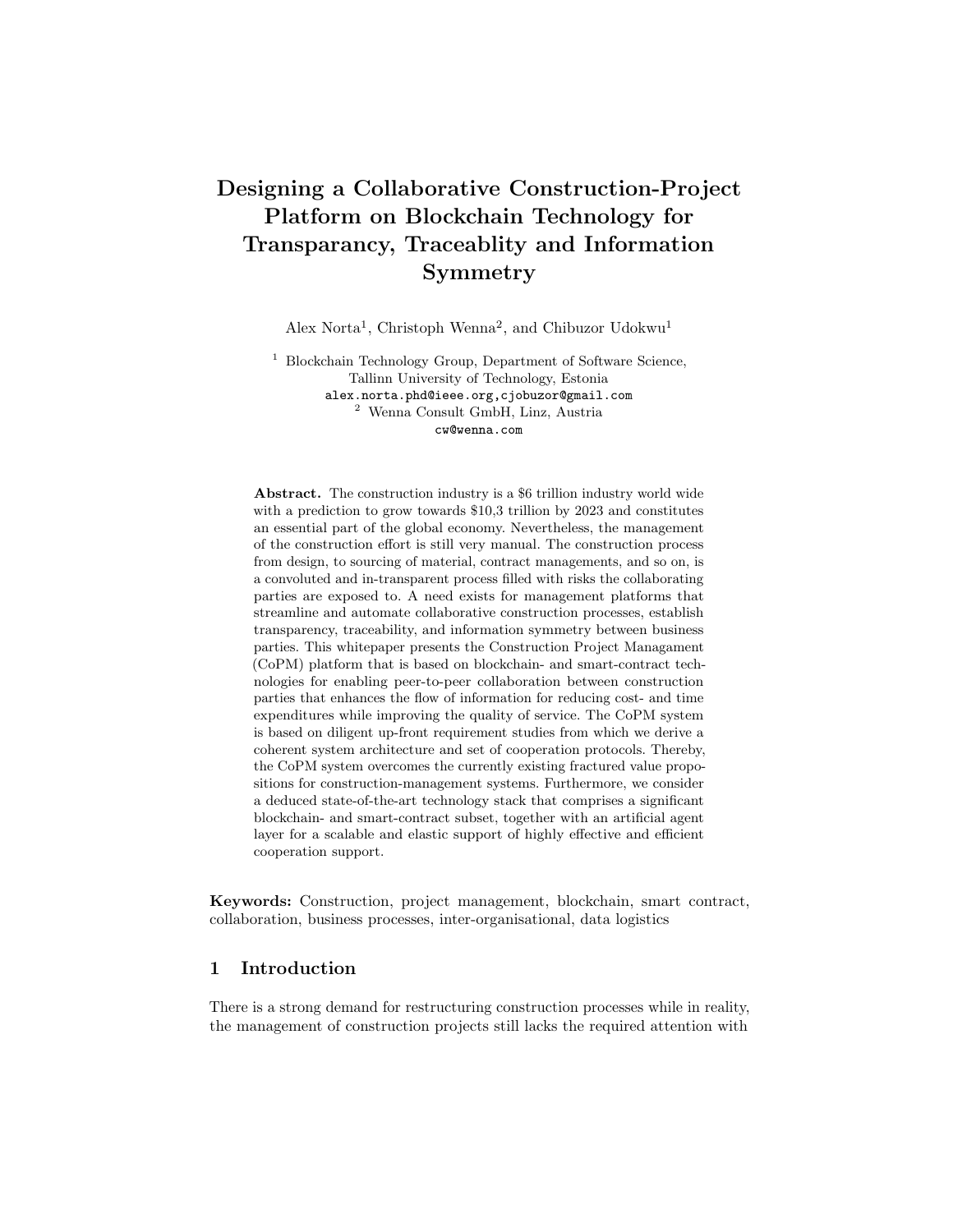from the token manager. The token-balance data is the only type available in the wallet manager.

#### 4.3 Construction-Management Business Collaborations on eSRA

The static architecture of the construction management platform in Figure 6 contains inter-organizational collaborations between stakeholders such as project owner, building designer and OEM in creating building requirements. These collaborations are observed in the sub-component of the project onboarder, the requirement logger and sub-components of digital asset manager, the building object creator and building model creator components. The eSRA provides a framework for managing these types of collaborations [41] that is achieved by introducing an eSourcing middleware and translational engine to interface between the legacy systems used in executing the collaboration workflows in the construction management. Thereby, an eSRA compliant CoPM-system enables a seamless exchange of information between collaborating parties. Figure 7 shows the highest abstraction level of two orthogonal collaboration directions among the stakeholders in construction management. The first collaboration direction is between the building designer and OEM, the second is between the building designer and project owner. The former enables the exchange of building objects for creating building models and the latter enables the exchange of building models for creating building requirements.

To create building models on the CoPM-platform, the building-designer requests for building objects (AT) digital objects from the OEM through the construction management broker. The construction management exchange provides an interface for establishing a binding exchange of information (AB - BA) through the construction management broker between the building-model creator component and building-object creator component. On receiving the data, the eSourcing Setup Support and the translator component transform the data such that it can be readable on the legacy-management components for creating and managing building models. The same applies to the project owner in creating building requirements. The project owner requests for a building model (CX) from the building designer through the construction-management broker. A binding exchange of data is established between the construction-management exchange interfaces (AC - CA). On receiving the BM-data, the process-translational engines transform the data such that it is readable on the legacy management systems for creating and managing building tenders.

The main benefit of the eSRA in application to the CoPM-platform is to ensure that the digital objects such as building objects, building models and building requirements created with legacy managements systems in collaborating organizations are readily available to collaborating partners. In addition, the setup of eSRA-collaboration in construction ensures that information exchanged between parties are machine readable and provided in a transparent manner. The transparency of the construction-management broker in eSRA provides the possibility of managing complex inter-organizational processes in construction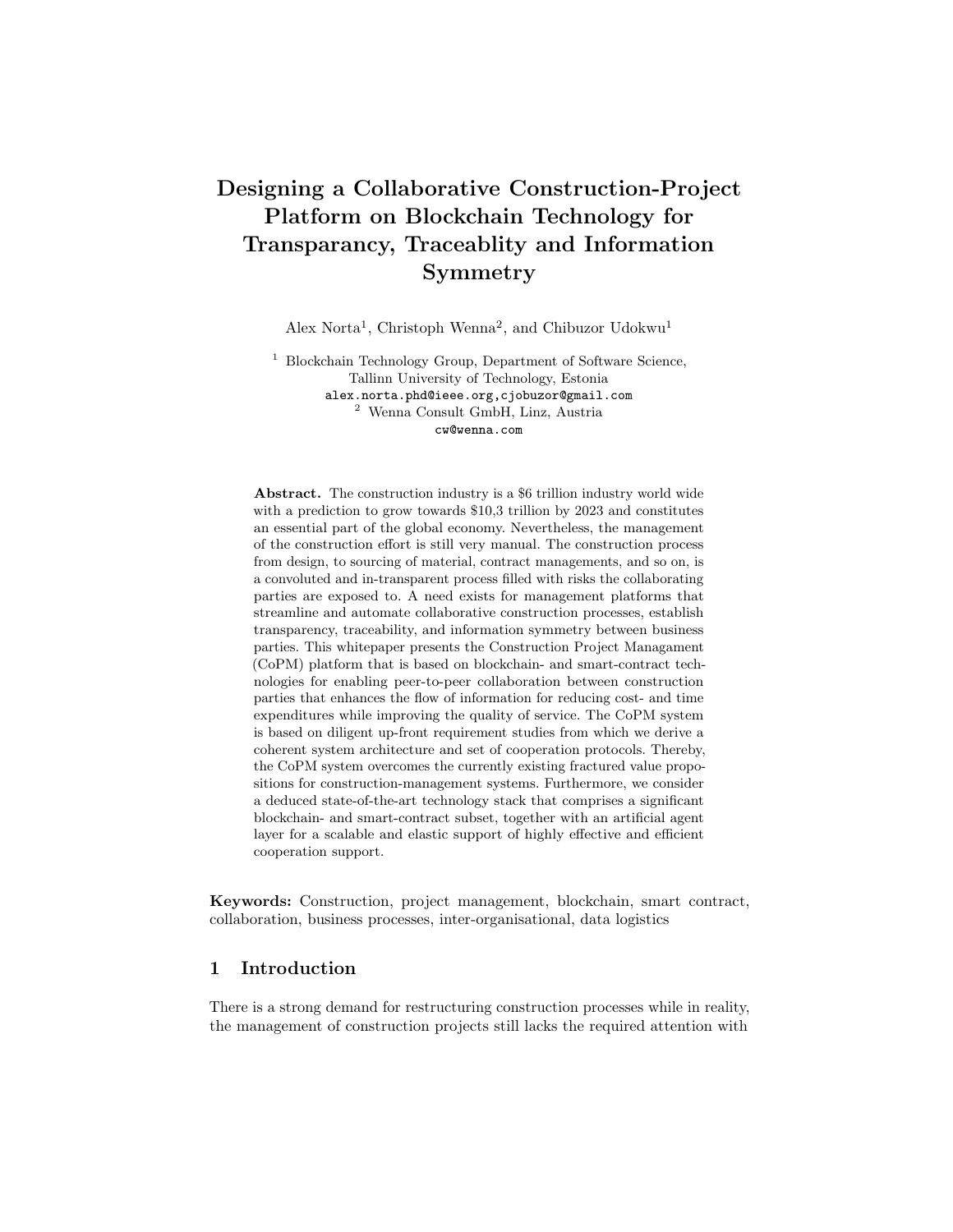collaborations, thereby enabling a full implementation of modular construction concepts involving several parties in a single construction project.



Fig. 7: CoPM-architecture eSRA-components.

# 4.4 Construction-Management Mapping of eSRA to the Static Architecture

We show in Table 1 the mapping of the components in eSRA of Figure 7 to the static architecture in Figure 6 of the CoPM-platform. The first column shows the eSRA-components being the construction-management exchange, legacy management and construction management broker. The eSRA conceptual components are excluded in the mapping since they do provide any collaboration interface for the involved parties. The main components and sub-components of the static architecture are represented in the row items.

For the legacy management, the components Requirement logger, Building object creator and Building model creator are mapped to. The requirement logger component enables the project owner to create building technical requirements using existing legacy systems. The requirements are based on the data (building models) received from the building designers. The building-object creator enables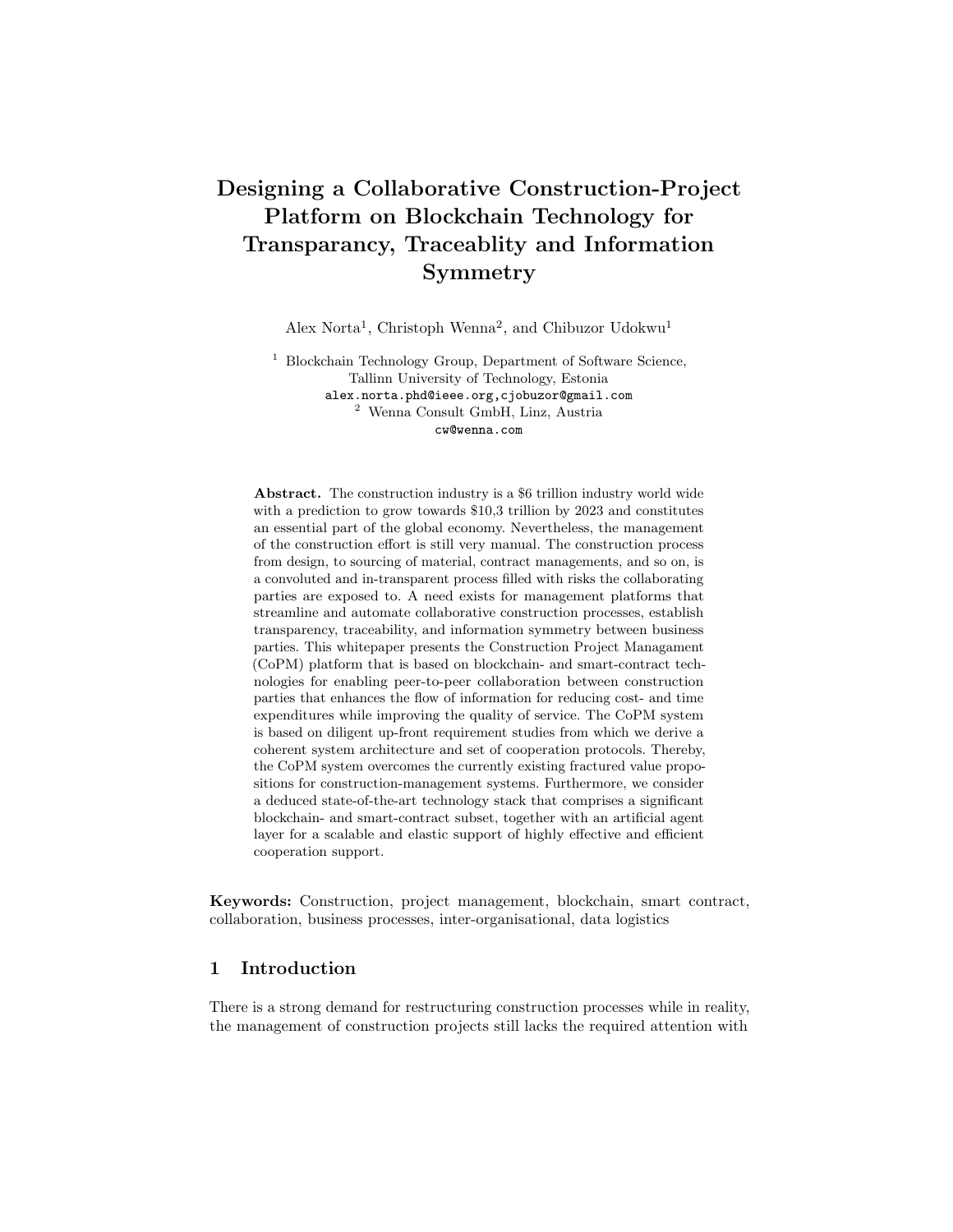|                         | Static Architecture Components |  |  |    |   |     |  |            |                                            |    |  |             |  |    |
|-------------------------|--------------------------------|--|--|----|---|-----|--|------------|--------------------------------------------|----|--|-------------|--|----|
| eSRA Components         | UΜ                             |  |  | PΟ |   | CPM |  | <b>DSM</b> |                                            | PМ |  | <b>WM</b>   |  |    |
|                         |                                |  |  |    |   |     |  |            | KYC KM RM RL TM PC RU BOC BMC DAP TL ML TM |    |  |             |  | TH |
| Legacy management       |                                |  |  | x  |   |     |  | x          | x                                          |    |  |             |  |    |
| Construction management |                                |  |  |    | x |     |  |            |                                            | x  |  |             |  |    |
| exchange                |                                |  |  |    |   |     |  |            |                                            |    |  |             |  |    |
| Construction management |                                |  |  |    |   |     |  |            |                                            |    |  | $\mathbf x$ |  |    |
| broker                  |                                |  |  |    |   |     |  |            |                                            |    |  |             |  |    |

Table 1: CoPM eSRA-Static Architecture Components Mapping.

Accronyms

UM: User Manager, PO: Project Manager, CPM: Completed Project Manager

DSM: Digital Asset Manager, PM: Payment Manager, WM: Wallet Manager

TM: Tender Manager, PC: Project Container, RU: Requirement Updater

BOC: Building Object Creator, BMC: Building Model Creator, TH: Token History DAP: Digital Asset Publisher, TL: Tracking Logger, ML: Milestone Logger, TM: Token Manager

the OEMs to create digital representations of their building objects using existing legacy systems for computer aided designs (CAD). The building-model creator enables building designers such as architects to create building models using legacy CAD-systems.

For the construction management exchange, the components tender manager and *digital asset publisher* are mapped to. The tender manager provides an interface for the project owner to share and exchange building requirements and other project details with other stakeholders. The digital-asset publisher enables both the OEMs and building designers to share and exchange building objects and -models with other stakeholders in the building project.

The eSRA-construction management broker provides a trusted and transparent exchange of information between collaborating parties that is mapped to the milestone logger. The latter enables the auditor (software agent) to provide a transparent exchange of information among the collaborating parties regarding the status of an ongoing construction project.

# 5 Dynamic Blockchain Protocol

This section provides the exchange protocols of dynamic behavior on the CoPMplatform showing the transactions that are executed on blockchain referred to as the on-chain transactions. The use-cases are also presented showing how the stakeholders interact with the platform while executing the on-chain transactions. The on-chain transactions are presented in a table showing the components, transaction event, description and associated stakeholders. The use-cases are presented using UML-sequence diagrams showing the order of activities that occurs as the system stakeholders execute the on-chain transactions. Section 5.1 shows the on-chain transactions and Section 5.2 presents the platform use-cases.

KYC: Kyc Component, KM: Key Manager, RM: Role Manager, RL: Requirement Logger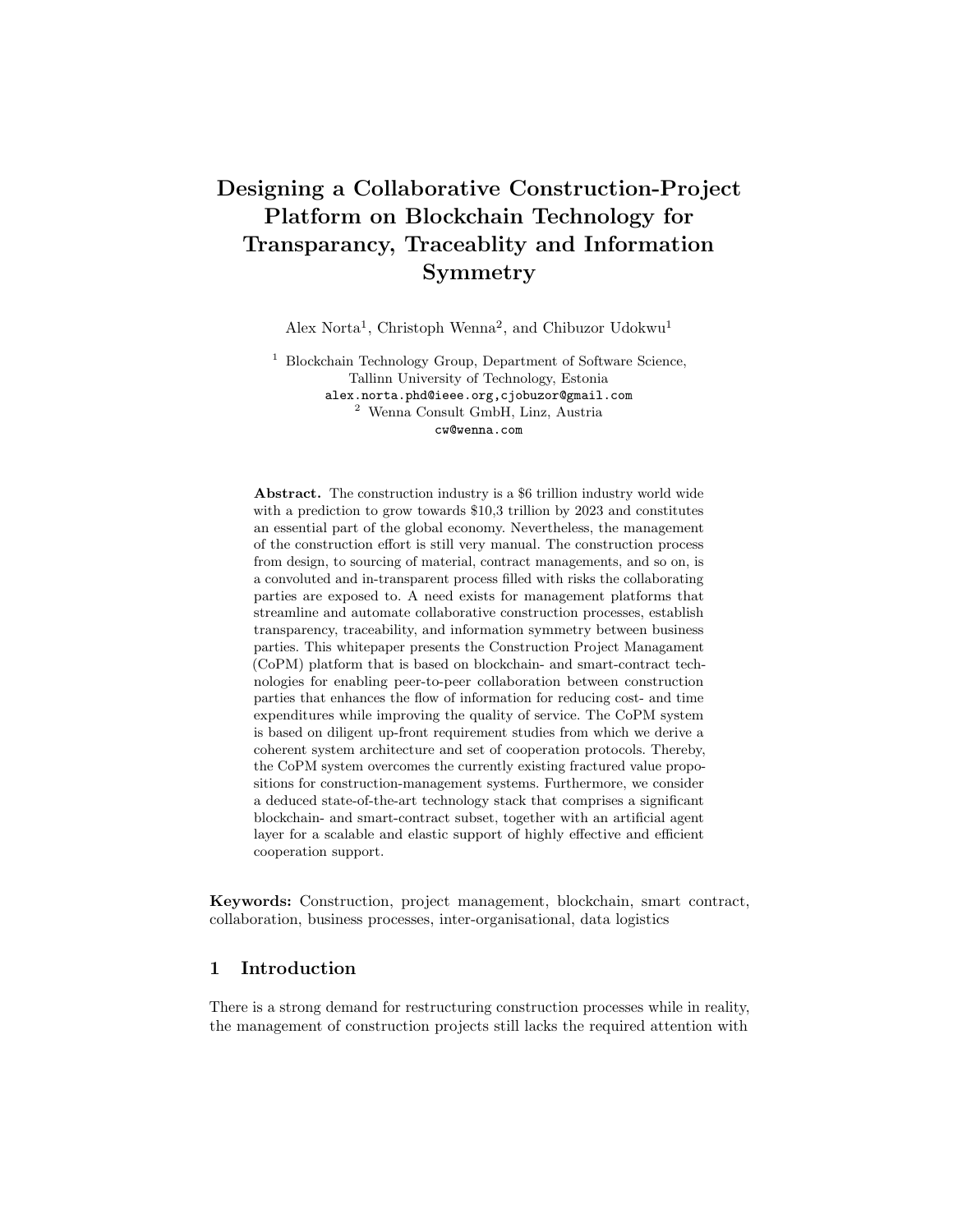#### 5.1 Construction Platform On-Chain Transactions

Table 2 shows the transactions executed on-chain outlining eight events that are stored on-chain on the specified CoPM-platform. These events involve the creation of digital assets, initiating project tenders, issuing project payments and monitoring, and maintaining completed building projects.

The first two events that are publishing building object and publishing building model, occur at the digital-asset manager component. The building object and building model are the digital assets that are created and shared on the platform and therefore are stored on-chain. The OEM is the stakeholder involved in creating and sharing building objects, while the building designers are responsible for creating and sharing building models.

| Component                 | Event          | Description                                   | Stakeholders          |  |  |
|---------------------------|----------------|-----------------------------------------------|-----------------------|--|--|
| Digital Asset manager     |                | Publishing building object                    | OEM                   |  |  |
|                           | $\overline{2}$ | Publishing building model                     | Designer              |  |  |
| Project onboarder         | 3              | Publishing building requirement Project owner |                       |  |  |
|                           | $\overline{4}$ | Submitting bid                                | Contractor            |  |  |
|                           | 5              | Publishing project stakeholders               | Bid agent             |  |  |
| Payment manager           | 6              | Logging ongoing project status                | IoT agent, Contractor |  |  |
|                           | 7              | Making project payment                        | Auditor               |  |  |
| Completed project manager | 8              | Logging completed project status Project      | ЮT<br>owner,          |  |  |
|                           |                |                                               | agent                 |  |  |

Table 2: CoPM Onchain Transactions.

The on-chain events such as publishing building requirement, submitting bid and publishing project stakeholders, occur in the project onboarder. These events are necessary for initiating project tenders and selecting the correct stakeholders for executing the project. The project owner is responsible for publishing building requirements to initiate the project tender. The contracts submit bids to potentially execute the project and a software-agent bid agent selects the right stakeholders for the project.

The on-chain events such as logging ongoing project status and performing project payment, occur in the payment-manager component. IoT-agents as well as contractors provide the status of the project and log the information on the blockchain. An auditor agent verifies the project status and issues payment when requirements/milestone have been reached.

The last on-chain event logging completed project status occurs at the completed project manager and it occurs in the completed project manager. The project status is necessary for determining if a repair-, or a replacement activity is executed on the building objects. The project owner, as well as the IoT-agents are responsible for executing this event.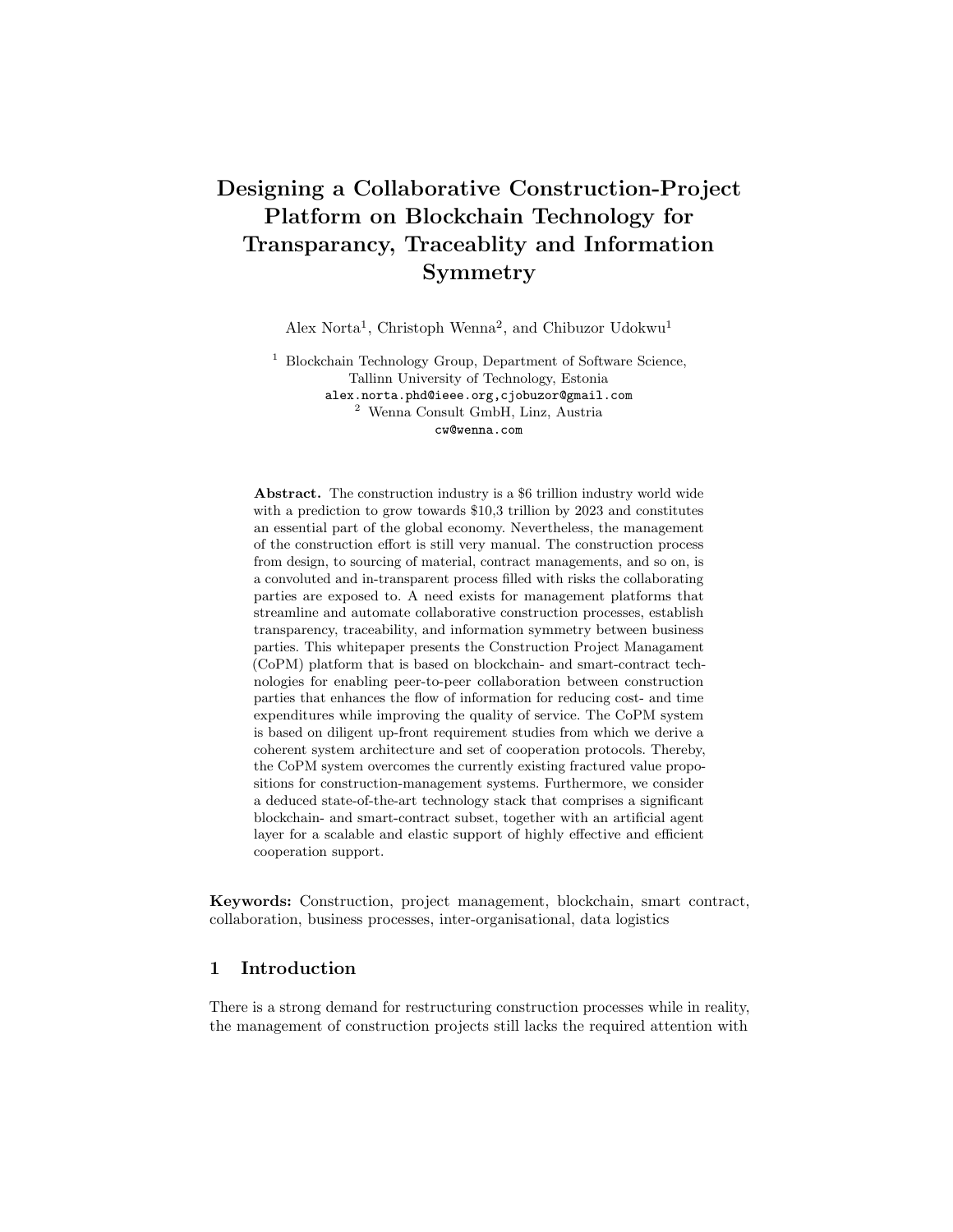#### 5.2 Construction Platform Use-Cases

The use-cases for the CoPM-platform show the set of message exchanges that are necessary for executing the on-chain events. The use-cases are presented as UML-sequence diagrams that depict interactions between actors and components of a system in a sequential order [53]. Note that the red-circled numbers in Figures 8-11 correspond to the list of on-chain events in Table 2. The message exchanges between components and agents of the CoPM-platform are classified according to the following operations: digital asset creation operations, tender initiation operations, project payment operations and building maintenance operations.

Digital asset-creation operations: This operation shows the set of message exchanges necessary for creating digital assets such as building objects (BO) and models. First, an OEM-agent imports BO from external sources and then publish the same on the platform. A building designer accesses the BO, using it as input for creating building models (BM). The latter is then published by the designer and becomes accessible to other users for creating technical requirements of building projects. These activities are shown in Figure 8.



Fig. 8: Digital-assets creation operations sequence diagram.

Tender-initiation operations: To set up a project tender and identify project stakeholders, the project first accesses existing building requirements from the digital asset manager component. The component returns to the user building models containing the necessary technical requirements to start the tender process. The project owner outlines the necessary deadlines for the project milestones and then publishes the building requirements. The contractors and engineers can then submit their bids containing payment details and possible deadlines for executing the project. The bid agent identifies the winning bids and then allocates stakeholders to the project by returning the identification-details public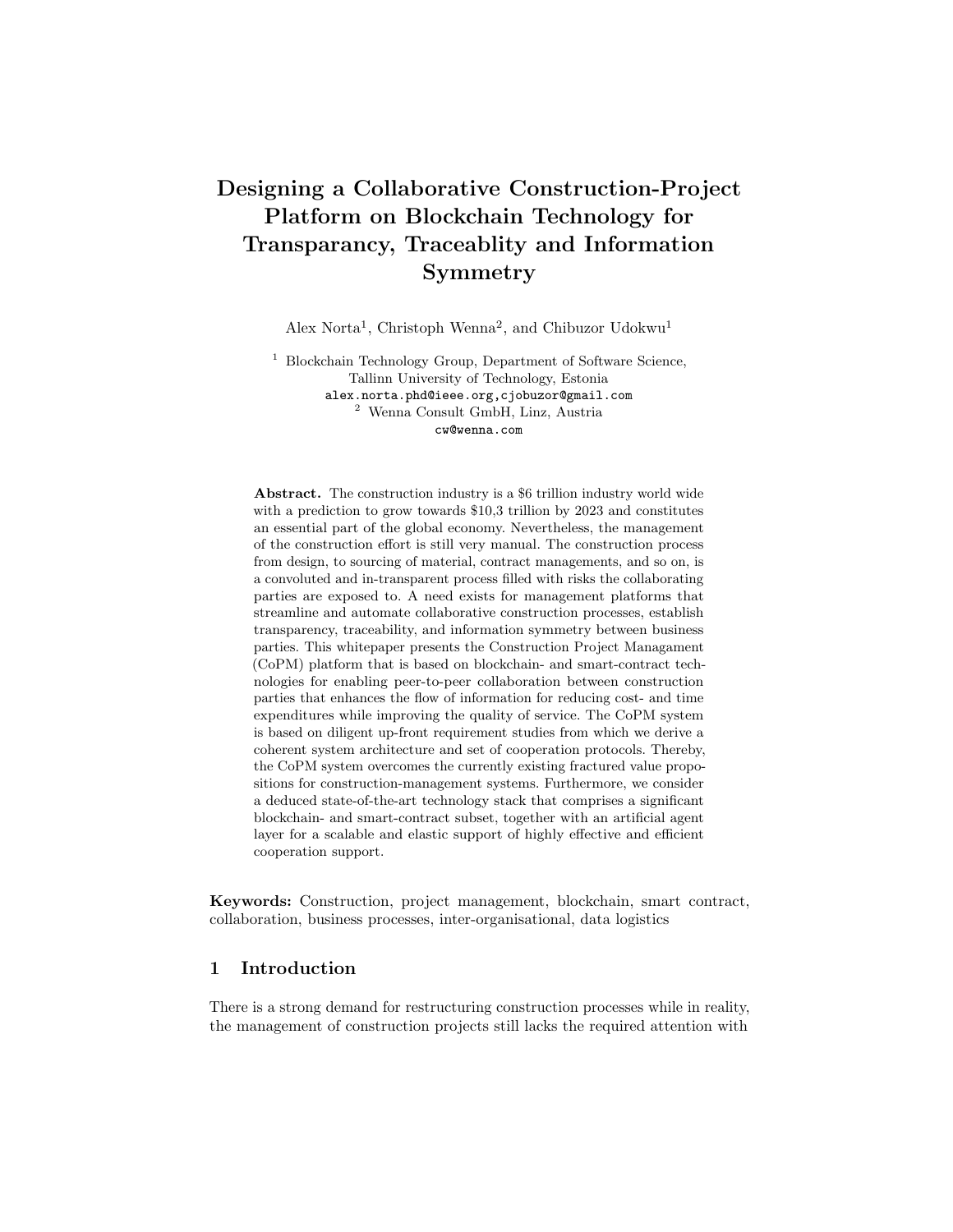key (PK) and project roles of the selected contractors to the project owner. These activities are shown in Figure 9.



Fig. 9: Tender-initiation operations sequence diagram.

Project-payment operations: On completing projects, or reaching particular project milestones, payments are performed to contractors. The activities necessary for executing payments are outlined as follows. First, the contractor uses an IoT-agent to publish the status of the project. The data associated with project status are logged on the tracking-logger component. Based on the information contained on the project-status data, the project-milestone status is then logged on the milestone-logger component. The auditor agent reads the milestone status and issues the necessary payment to the contractor. The payment data contain the contractor identification (PK), milestone completed (Mlst) and payment amount (amt). These activities are shown in Figure 10.



Fig. 10: Project-payment operations sequence diagram.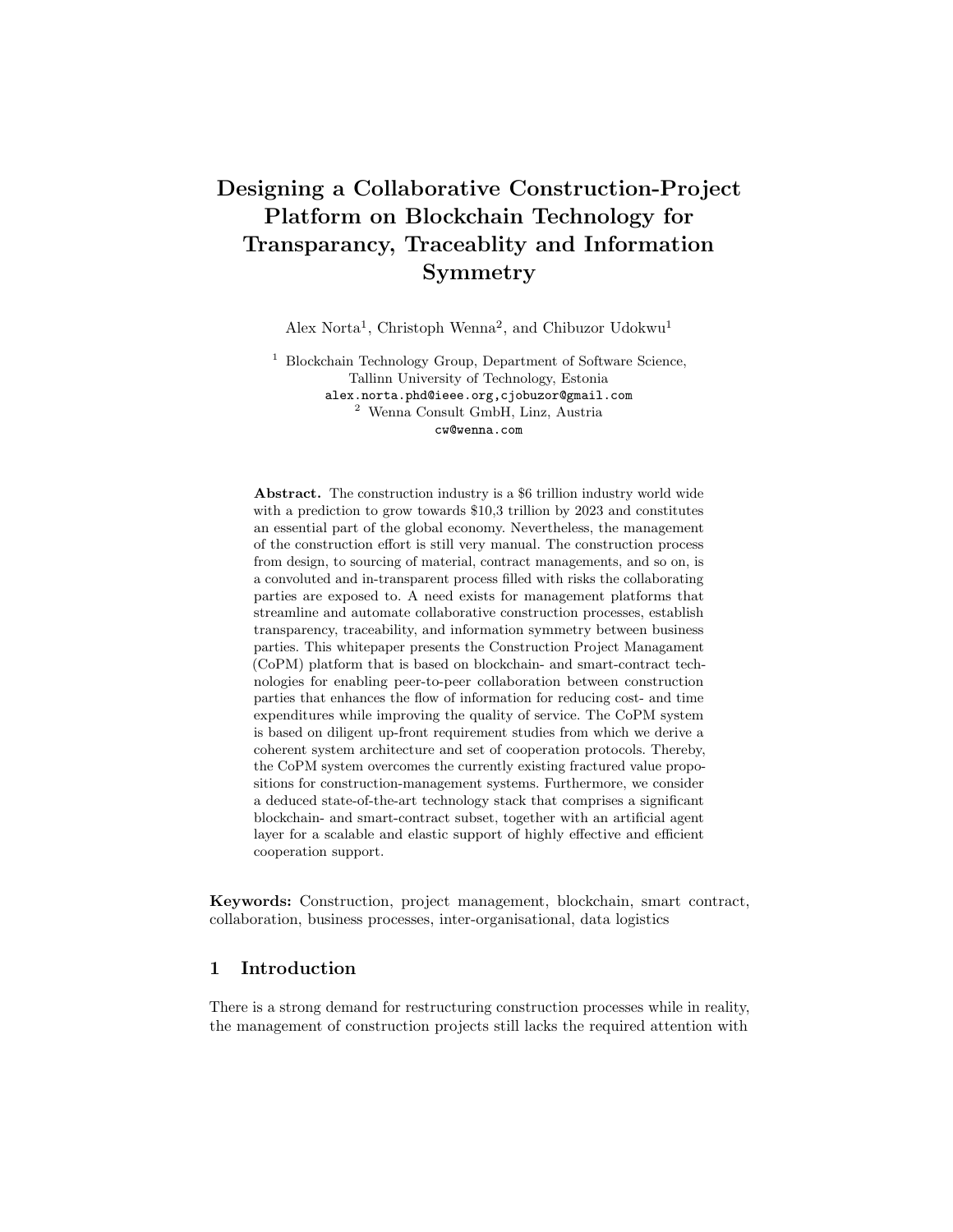

Fig. 11: Building-maintenance operations sequence diagram.

Building-maintenance operation: This operation contains activities necessary for monitoring completed projects and initiating a tender process for building-object repairs, or -replacements. First, the project owner sets an IoTagent to read a building status to then log the status data to the project-container component. A check is performed to confirm if a repair is needed for the building objects, or if it is necessary to replace the object. In the first case, a repair-tender process is initiated and executed on the project-onboarder component for the damaged building object. In the second case, a replacement-tender process is initiated on the project-onboarder component. These activities are shown in Figure 11.

# 6 Feasibility Evaluation and Discussion

The TO-BE state of the modernized construction ecosystem we present based on the proposed CoPM-platform where the new running case in Figure 12 shows how the CoPM-platform transforms the low-level digitization in the construction industry into a highly automated collaboration-enabled community. Next, a paper-based evaluation of existing technologies show the feasibility of a rapid development and deployment of the CoPM-architecture described in Section 4. The technologies outlined comprise of blockchain and non-blockchain projects that provide the possibility of deploying in accordance with the specific requirements of the proposed CoPM-platform. The blockchain-related projects examined show smart-contract platforms for realising software agents such as the bid agent and auditor where the former manages the tender processes while the latter manages the payment processes for completed projects. The examined blockchaintechnology stack also includes projects that provide decentralized storage of digital assets such as building objects and -models generated on the proposed platform. The non-blockchain technologies describe projects that provide standards for storing digital assets related to building construction. Furthermore, analyzed are available hardware/IoT-scanners that provide the possibility of generating machine-readable data for monitoring the status of ongoing- and completed building projects.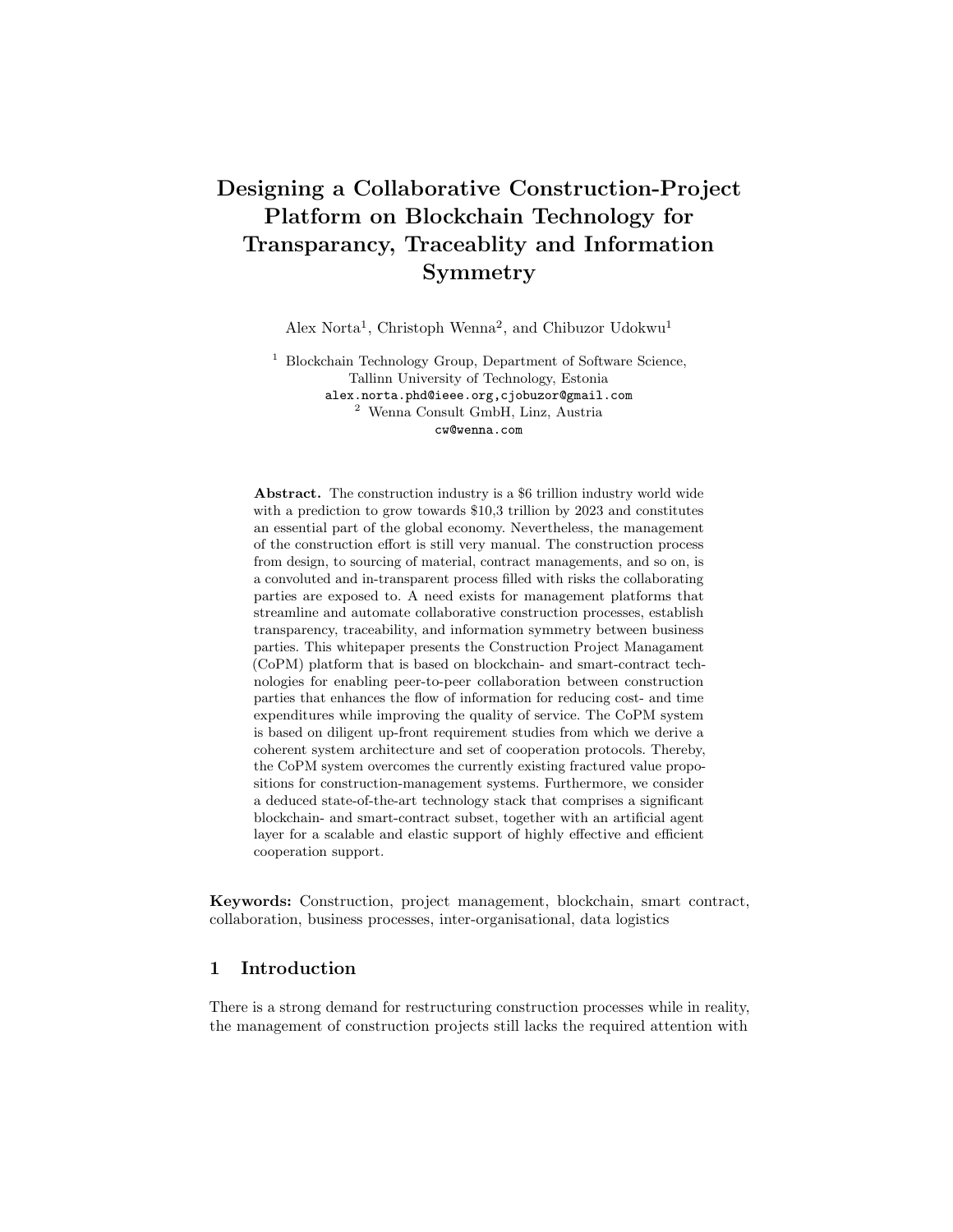The rest of this section is structured as follows. Section 6.1 shows the digitized construction management of the running case in the resolved TO-BE state. Section 6.2 provides an evaluation of smart-contract platforms and Section 6.3 discusses decentralized storage platforms for blockchain systems. Next, Section 6.4 describes available standards for coding digital assets in the construction industry. Lastly, Section 6.5 shows available radio-frequency identifiers (RFID) and IoT-technologies for implementing scanners for building objects.

## 6.1 CoPM-Modernized Construction Running Case

In Figure 12, we show the TO-BE state of the construction ecosystem after the deployment of the CoPM-platform. Unlike the current case where the complexity of projects results in project delays, rising cost and defects, the CoPM construction ecosystem enables properly managed collaboration for all the stakeholders in the construction project. First, as shown in Part A of the figure, the platform provides a collaboration system that supports the decoupling of complex project ideas into digitized building models that contain technical requirements of a construction project. This type of cooperation involving stakeholders such as project owners, building designers and OEMs in creating building requirements, eliminates the delays and complexities in communicating project requirement across stakeholders. As a result, the CoPM supports a highly digitized collaboration among stakeholders during the initial onboarding of a building project.



Fig. 12: Proposed TO-BE state CoPM-platform ecosystem.

The running case of the proposed CoPM-platform ecosystem shows in Part B that digitized building models are further decomposed into subsequent building objects containing different parts of a building project. These objects are machineexecutable and equipped with smart-contracts where the requirements contained

26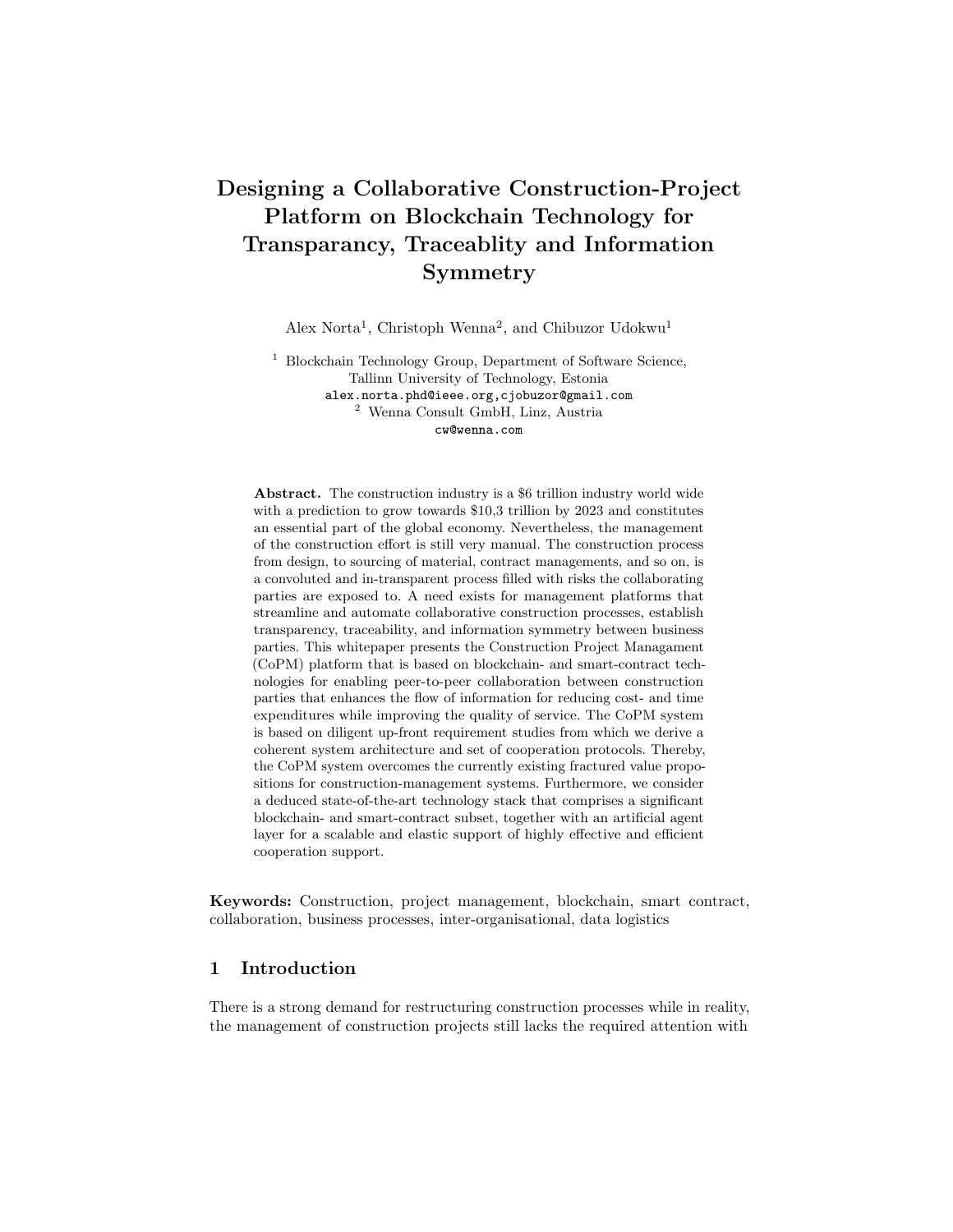are stored on a blockchain. The CoPM-platform, as depicted in part B of the Figure 12, thereby enables good knowledge management of building requirements in construction. This system provides an environment for impartial and automated bidding of a construction project that is made possible by blockchain-enabled smart-contracts.

The final phase of the CoPM-ecosystem, outlined in Part C of Figure 12, shows a semi-autonomous auditor accessing building requirements from blockchains to examine whether the completed project milestones satisfy the outlined requirements. The auditor uses sensors to obtain the current state of a building project and uses a smart contract to retrieve the requirements of a building project. Payments are only issued to completed projects that meet the building requirements. This thereby results in transparency during project settlements. Unlike the current case where distrust, defects and rising costs are common during the construction of complex projects, the CoPM-platform addresses these issues by providing a system for managing many contractors, digitizing construction processes and rewarding only projects that meet requirements using fully autonomous and semi-autonomous approaches. These effects are enabled by introducing machine-executable building requirements, blockchain-enabled smartcontracts, sensors and semi-automated building auditors into the construction ecosystem.

#### 6.2 Smart-Contract Platforms

The largest blockchain network for smart contracts, Ethereum network [11], is a potential network for deploying smart-contracts for the CoPM-system. The Ethereum network still uses a proof-of-work (PoW) consensus method for the verification of transactions on the network. The PoW-consensus method requires considerable computational power for confirming transactions in the network and it is also a scalability bottleneck. This limits the number of on-chain transactions that can be executed on the CoPM-platform. The proposed Ethereum 2.0 [13] combines PoW with the consensus method termed proof-of-stake (PoS) to address scalability issues and also maintain the security of the network. If Ethereum 2.0 is finally deployed, the network can provide a stable system for executing smart-contracts for the CoPM-platform. Although there exist several blockchain systems that supports smart-contracts [56], we considered only platforms that have shown a high degree of stability and enterprise-wide adoption. Therefore, we identify Qtum [18], Cardano [5] and Hyperledger Fabric [14] as potential blockchains for executing smart contracts on CoPM.

The Qtum network [18] is a highly scalable blockchain network for executing smart-contracts and uses an incentivized PoS consensus method for verifying transactions on the network. To address storage scalability and provide the possibility of executing smart-contracts on mobile devices, the Qtum network combines the Ethereum virtual machine (EVM) with the unspent transaction output protocol (UTXO) in bitcoin and a simple payment verification (SPV) method. This also enables backward compatibility with smart-contracts on the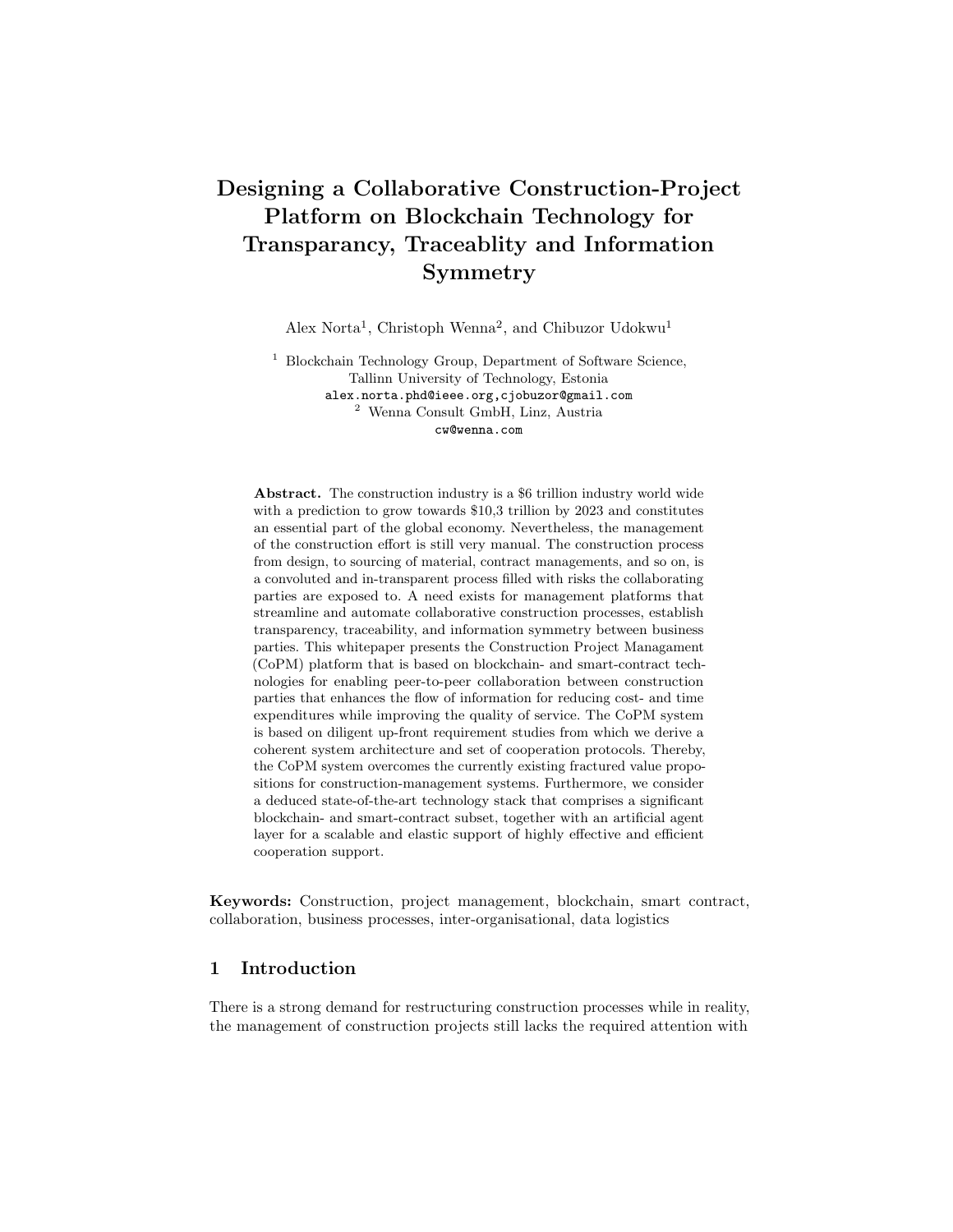Ethereum network. As a result, the Qtum network is a good candidate for executing smart contracts for the proposed CoPM-platform.

The Cardano blockchain network is another promising network for executing smart contracts for the CoPM-platform. Just as Qtum, the network uses PoS for verifying transactions, thereby making the network highly scalable when compared with the Ethereum network. The PoS method used in the Cardano network is referred to as the Ouroboros Proof of Stake Algorithm Protocol. The Ouroboros consensus protocol provides an additional layer of security on the network by using secure digital signatures and verifiable random functions to achieve unpredictability during key generation [29].

The Hyperledger Fabric is an example for a permissioned blockchain network for executing smart contracts. The network uses flexible consensus methods that are based on Byzantine fault tolerance (BFT) systems. The BFT consensus family are highly scalable and secure [2]. Still, the main limitation of these consensus types is that the scalability level decreases as the number of users increases. Therefore, there is a limited number of participants that can be involved in executing smart contracts deployed on Hyperledger [6]. To deploy a fully decentralized platform for executing construction projects with an unlimited number of stakeholders such as engineers, contractors, project managers, designers etc, Hyperledger is not a suitable choice.

## 6.3 Decentralized Storage

The proposed CoPM will generate a considerable amount of data objects such as digital assets that contain building requirements and data from scanners that contain building status. Due to corresponding blockchain limitations [52], decentralized storage provides extended addressable repositories for blockchain systems [17] and therefore, can be used in preserving digital assets in the proposed platform. The Interplanetary File System (IPFS) and BigchainDB are common decentralized storages used in blockchain applications [24], [16] and [50].

The IPFS is a peer-to-peer (p2p) system that provides the possibility for different computing devices to connect to the same file system for enabling access to large data sets with high efficiency over a non-trusting network [9]. As a result, the IPFS-system is transparent and resilient as well because there is no single point of failure. The system uses hyperlinks to address data sets and provide a structure for building a file-versioning system on the blockchain.

BigchainDB provides a scalable and distributed database for storing large data sets generated from blockchain applications [34]. The main strength of BigchainDB is that it also extends the storage- and file-management capabilities of smart-contract applications. The BigchainDB can be easily integrated into popular smart-contract platforms such as Ethereum, Qtum, etc. In addition, the BigchainDB is compatible with file versioning systems such as IPFS.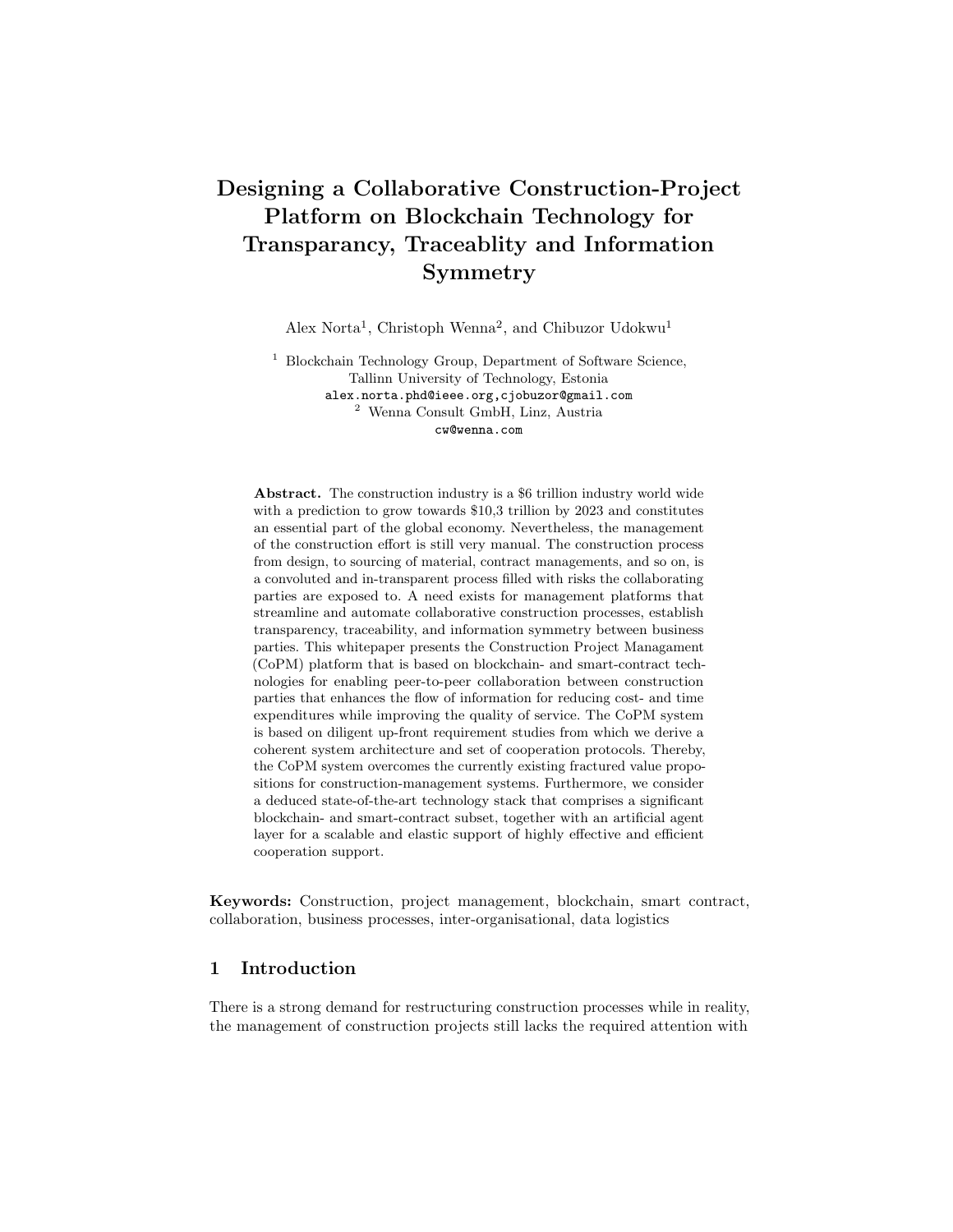#### 6.4 Digital Assets Standard

A universally acceptable and machine-readable standard is necessary for specifying digital assets created on the proposed decentralized CoPM-platform. The BIMmodel provides an optimized system for designing building models ensuring the integration of software systems in building construction [38]. BIM is useful in construction tendering by providing a common environment for defining building data, specify technical requirements of a building project as BIM-objects and models, specify business requirements of a project as BIM-metadata. These are useful for storing digital assets created in CoPM. Furthermore, by outlining building requirements as BIM-objects and -models, it is possible to identify residual risks associated with physical building objects. This is applicable to the CoPM-platform ensuring that completed projects are properly monitored for possible defects and the building status scanned by IoT-agents are stored using the BIM-standard.

In the traditional construction-tendering applications such as procore-submittals<sup>9</sup>, hundreds and thousands of PDF files are submitted by project stakeholders. The data in files are manually sorted by the project manager to identify necessary project stakeholders. However, with the BIM-standard, the building specifications are received as machine-readable codes that can result in the execution of smart-contracts in the decentralized CoPM-platform. Although the traditional construction-tendering applications are not suitable for gathering building requirements for the proposed CoPM-platform, form builders that are based on the BIM-standard can be implemented on the user interfaces to capture machine-readable data executable by smart contracts.

#### 6.5 Technologies for Building Scanners and -Sensors

The architecture of the proposed CoPM-platform shows significant involvement of IoT-devices in the broadcasting status of building objects when executing construction project and when monitoring already completed project. The project IOTA [44] provides a decentralized platform and real-time economy for processing data from IoT-devices and performing payments for services rendered. The project IOTA has the potential for providing a trusted environment for IoT agents involved in the CoPM project. This implies that the building-status data from RFID sensors with IoT-capabilities can be transparently transmitted to the datalogging component of the proposed CoPM-platform. Still, the IOTA-project is not compatible with other major blockchain platforms for executing smart-contracts and cannot be effectively integrated into the proposed CoPM-platform.

The new IBM microscopic chip<sup>10</sup> is a grain-sized computer with an independent processor, memory, storage and communication module that provides the possibility for transparent data transmission without the involvement of third-parties. For instance, the chip can be embedded into a physical building

<sup>9</sup> Procure Submittals https://www.procore.com/

<sup>10</sup> IBM Chip Computer https://cointelegraph.com/news/ibm-reveals-blockchaincomputer-smaller-than-grain-of-salt-to-track-objects-devices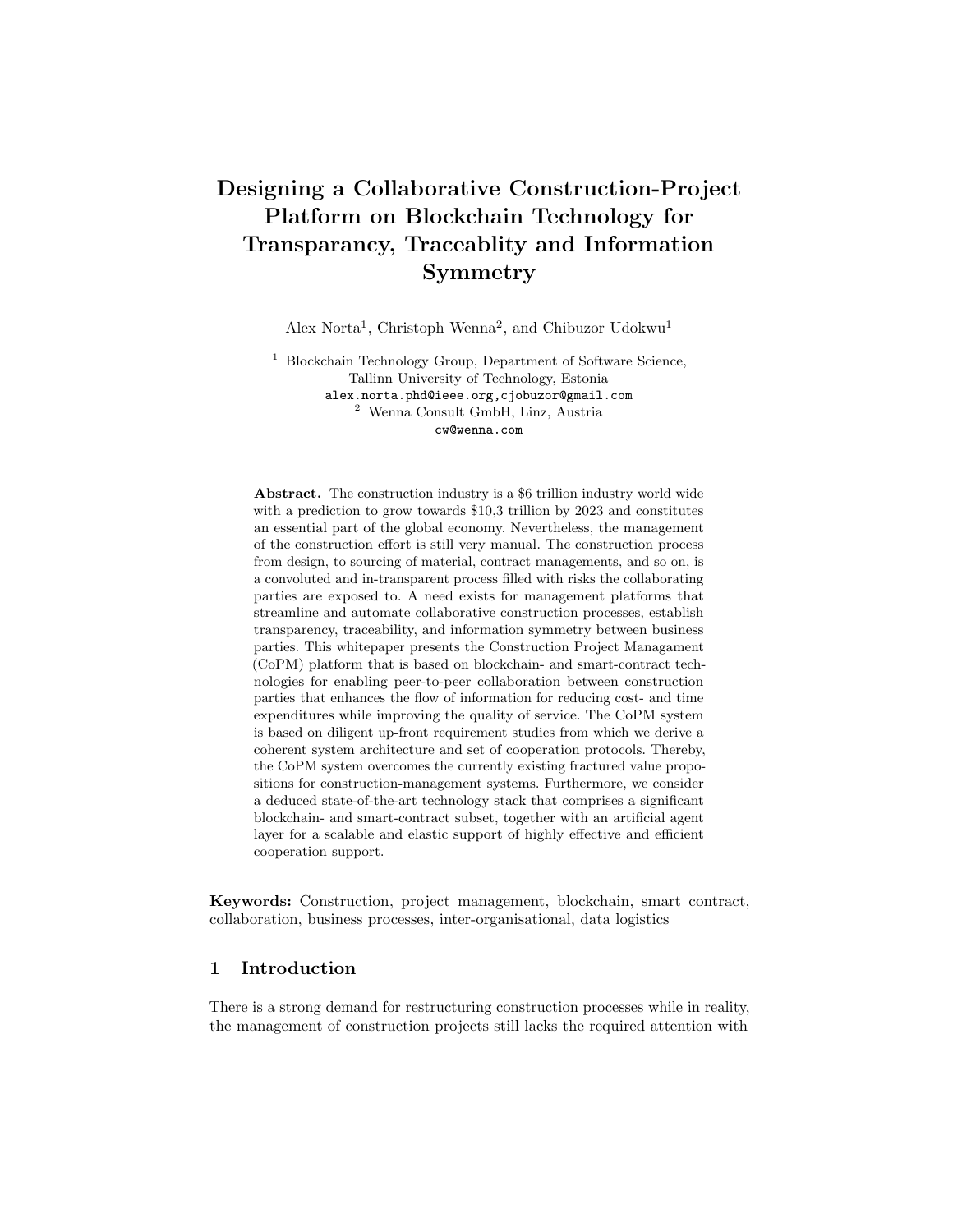object and the status of the object is transmitted in real-time to the receiving components of the proposed CoPM-platform. The chip is considered an anti-fraud device to prevent a possible malicious behaviour of building contractors within the ecosystem of the proposed construction platform.

The integration of autonomous IoT-agents on the CoPM-platform and the interaction between these agents and human users outlines the social-technical aspects of the platform. Therefore, a proper digital identity-management system is necessary to enable secure exchange of information produced by the stakeholders and agents in the system. The decentralized digital identity governance described in the machine-to-everything (M2X) economy [20], provides a formalized technique for identifying all the entities on the CoPM-platform. The M2X identity management describes a secure protocol for validating and authenticating entities in decentralized network.

# 7 Conclusion

This whitepaper presents the CoPM-platform, a decentralized platform for managing and executing construction projects. It describes a trusted and affordable system for outlining technical- and business requirements of construction projects and payments are performed to the building contractors when specific requirements have been reached in the specified project milestone. The platform gives building-project owners and -managers the possibility of deploying a modular construction project and with smart contracts, ensures that the projects are executed according to the specified requirements.

The main value proposition of the platform is to provide a decentralized system for supply-chain and project management in the construction industry. The main value proposition is further refined into the functional requirements of the system. The first-level functional requirement shows that the platform should be able to onboard new users, onboard new projects, manage digital assets, manage projects, manage payments and manage wallets. The stakeholders that participate on the platform include human users and software agents. The human users are project managers, project owners, OEM, designers, engineers, contractors and human auditors. The software agents include the admin, bid agent, and auditor. The auditing role represents a combination of human- and software agents. The project owners and -managers are responsible for managing and onboarding new projects. The OEM and designers are responsible for creating digital assets such as building objects and models on the platform. The contractors and engineers are responsible for executing projects according to the outlined requirements. The admin agent is responsible for onboarding users and assigning user roles. The bid agent manages the tender function during onboarding of a new project. Finally, the auditor performs payments when all the building conditions and -requirements are satisfied.

The static architecture of the proposed CoPM-platform is provided to further describe the system and a UML-component diagram, is used in showing the system architecture embedded in the eSRA architecture that shows the manage-

30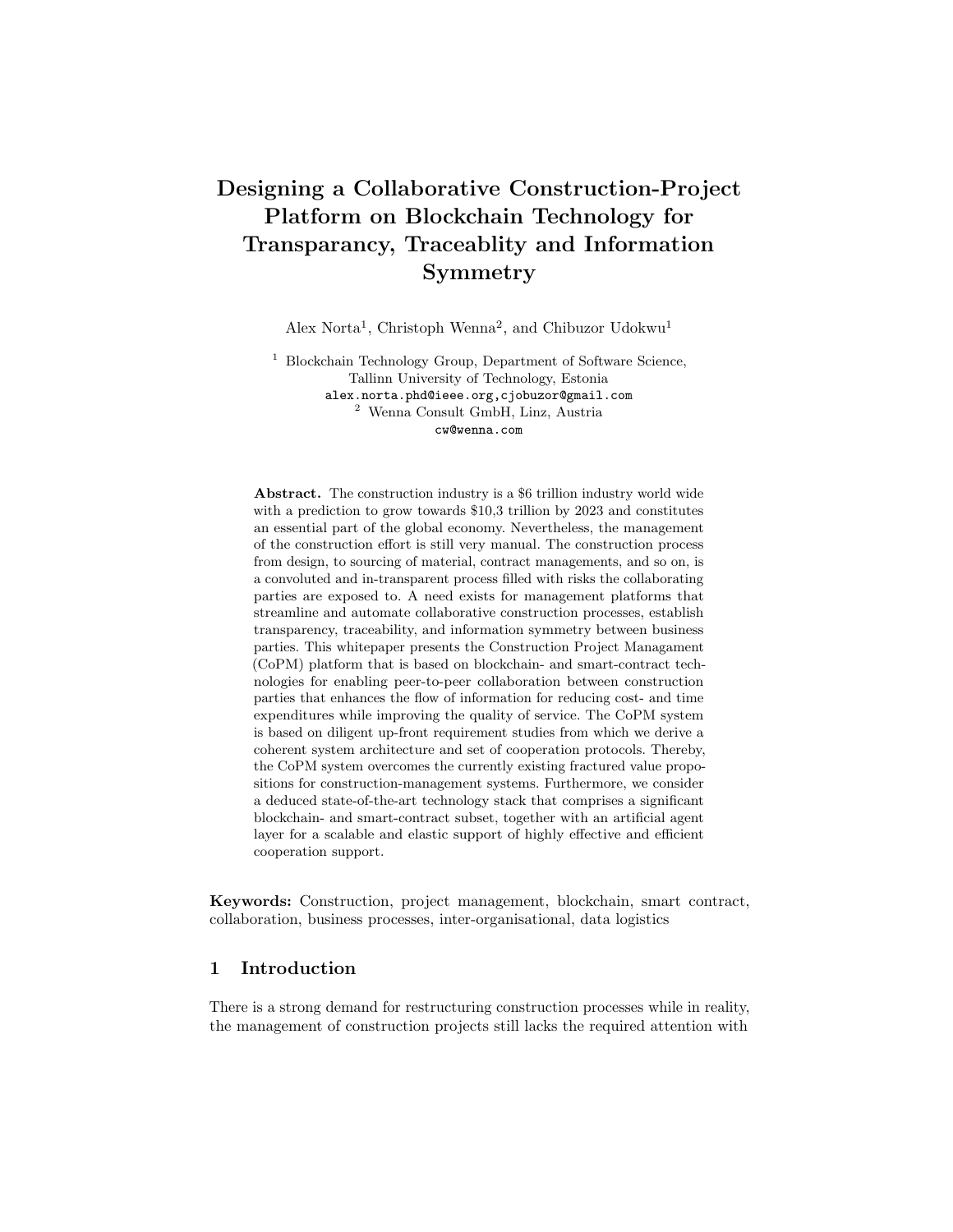ment of inter-organizational collaborations in building construction. The main components of the static architecture are derived from the heuristics mapping of the first level requirement of the platform and they include an user manager, project onboarder, completed building manager, digital asset manager, payment manager and wallet manager. Each component contains sub-components that further shows the hierarchically nested structure of the architecture. The stakeholders are also associated with components showing the actions performed as well as the data objects exchanged between components. The KYC- and admin agents are associated with the user-manager component and the data object in this component is the user data. The project manager, project owner, contractor, designer and bid agents are associated with the project onboarder component. The data objects that are stored in project onboarder are the project's technical requirements, business requirements and the user-bid data. The OEM and designers are associated with the component digital asset manager and the data object stored are building objects and building models. The IoT-agent, project owner and -manager are the stakeholders associated with the component completed project manager and the data object stored is building status data and updated building requirement data. The IoT-agent, auditor and contractor are the stakeholders associated with the component payment manager. The data objects stored are project status and milestone status. Lastly, all users associated with the manage wallet component and the data object are stored in the users' token balance. The eSRA architecture depicts the collaborations that exist between the project owner, building designers and OEMs in creating and transmitting building requirements across the stakeholders in a construction project. Furthermore, eSRA outlines a framework for an efficient management of legacy systems involved in creating and managing building requirements.

We use UML-sequence diagrams to describe the dynamic behaviour of the CoPM-platform. The UML-diagrams show the use-cases that outline the necessary activities that are required in executing on-chain events on the platform. Four use-cases are described and they include digital-asset creation operations, tenderinitiation operations, project-payment operations and building-maintenance operations. The first use-case shows the activities that are required for creating digital assets on the platform and contains two on-chain events that are publishing building object and publishing building model. The second use-case shows activities that are necessary for setting up a project tender and identifying project stakeholders. The use-case description has three on-chain events that are publishing building requirement, submitting a bid, and publishing project stakeholders. The third use-case describes a set of activities necessary for executing project payments containing two on-chain events that are logging the ongoing project status and performing project payment. The fourth use-case shows the activities necessary for monitoring completed projects and initiating a tender process for repairs, or replacements of building objects. The use-case has only one on-chain event that is logging completed project status.

Finally, a paper-based evaluation is carried out to identify existing blockchainand non-blockchain technologies as candidates for a rapid development and de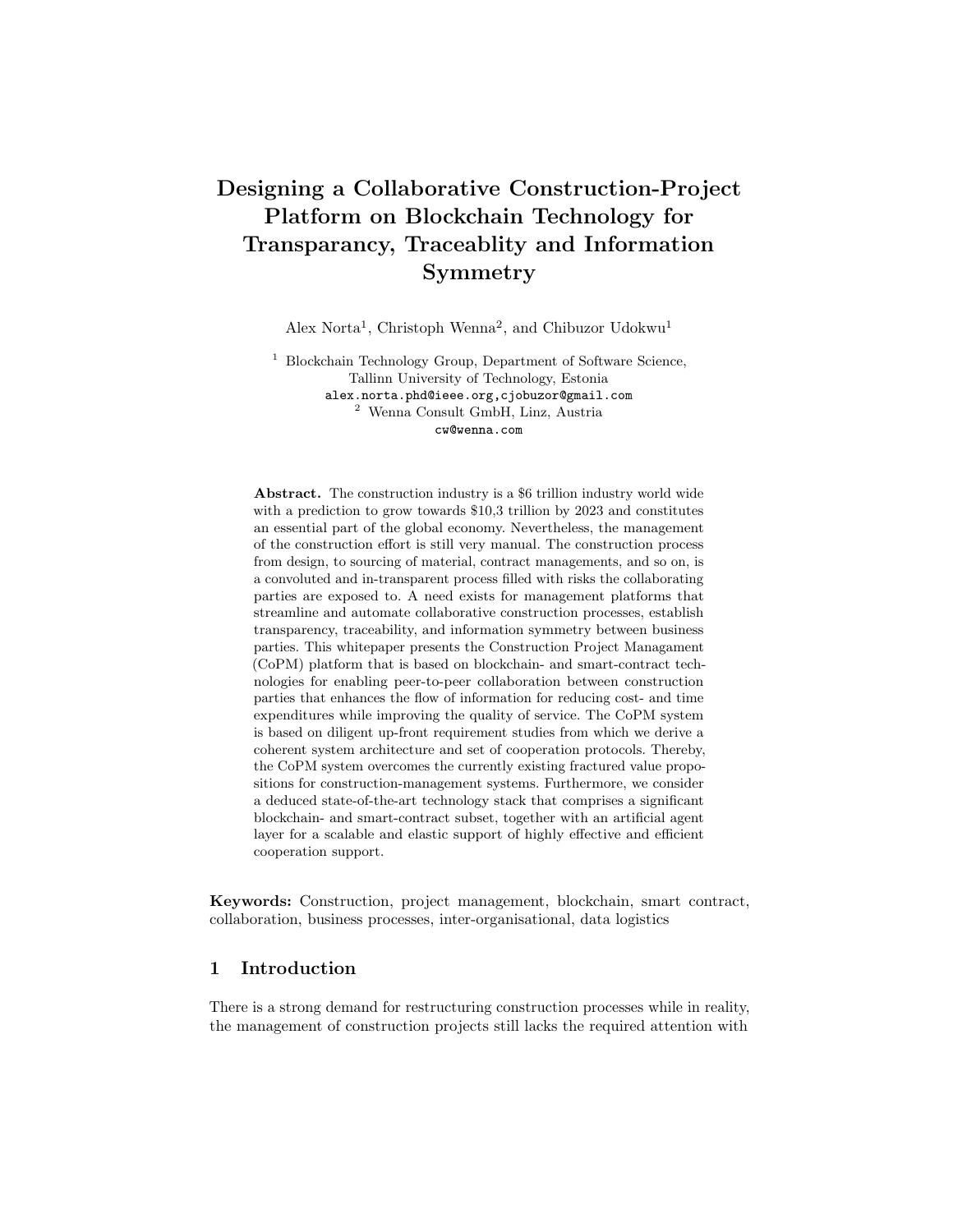ployment of the CoPM platform. The Ethereum, Qtum and Cardano networks are identified as the potential blockchain networks for executing smart contracts from the CoPM-platform. The IPFS and BigchainDB are identified as the extended data repository for storing digital assets created on the platform. The BIM-standard is identified as the ontology for representing digital assets such as building models and objects on the platform. The new IBM grain-sized chip computers in combination with RFIDs are identified as potential IoT-scanners for -monitoring and transmitting in realtime the status of a building object. As future work, we aim for a prototype implementation of the CoPM-platform.

# References

- 1. E. Alreshidi, M. Mourshed, and Y. Rezgui. Requirements for cloud-based bim governance solutions to facilitate team collaboration in construction projects. Requirements engineering, 23(1):1–31, 2018.
- 2. E. Androulaki, A. Barger, V. Bortnikov, C. Cachin, K. Christidis, A. De Caro, D. Enyeart, C. Ferris, G. Laventman, Y. Manevich, et al. Hyperledger fabric: a distributed operating system for permissioned blockchains. In *Proceedings of the* Thirteenth EuroSys Conference, page 30. ACM, 2018.
- 3. Y. Arayici, P. Coates, et al. A system engineering perspective to knowledge transfer: a case study approach of BIM adoption. InTech, 2012.
- 4. Y. Arayici, P. Coates, L. Koskela, M. Kagioglou, C. Usher, and K. O'Reilly. Bim adoption and implementation for architectural practices. Structural survey, 29(1):7– 25, 2011.
- 5. C. Badertscher, P. Gaži, A. Kiayias, A. Russell, and V. Zikas. Ouroboros genesis: Composable proof-of-stake blockchains with dynamic availability. In Proceedings of the 2018 ACM SIGSAC Conference on Computer and Communications Security, pages 913–930, 2018.
- 6. A. Baliga. Understanding blockchain consensus models. In Persistent. 2017.
- 7. M. Bassanino, T. Fernando, and K. Wu. Can virtual workspaces enhance team communication and collaboration in design review meetings? Architectural Engineering and Design Management, 10(3-4):200–217, 2014.
- 8. I. Belle. The architecture, engineering and construction industry and blockchain technology. Digital Culture, pages 279–284, 2017.
- 9. J. Benet. Ipfs-content addressed, versioned, p2p file system. arXiv preprint arXiv:1407.3561, 2014.
- 10. M. Benoliel. Understanding the difference between coins, utility tokens and tokenized securities. URL https://medium. com/startup-grind/a6522655fb91, 2017.
- 11. V. Buterin et al. Ethereum white paper. GitHub repository, pages 22–23, 2013.
- 12. V. Buterin et al. A next-generation smart contract and decentralized application platform,(2014). URl: https://github. com/ethereum/wiki/wiki/White-Paper (visited on 10/09/2016), 2014.
- 13. V. E. Buterin. 2.0 spec–casper and sharding, 2018. Available [online].[Accessed: 30-10-2018].
- 14. C. Cachin et al. Architecture of the hyperledger blockchain fabric. In Workshop on distributed cryptocurrencies and consensus ledgers, volume 310, page 4, 2016.
- 15. Y. Chen. Blockchain tokens and the potential democratization of entrepreneurship and innovation. Business Horizons, 61(4):567–575, 2018.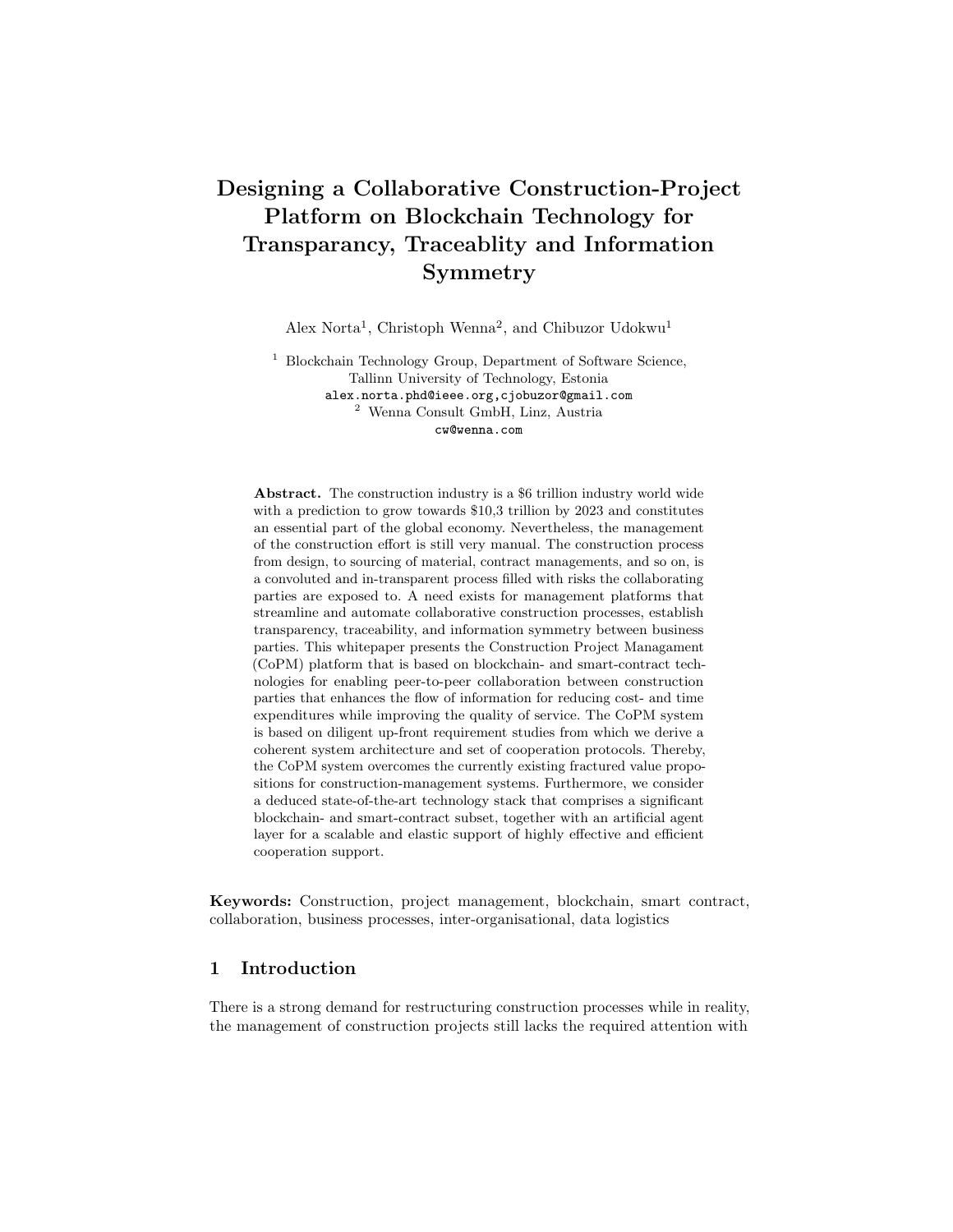- 16. J. L. B. Cisneros, F. M. Aarestrup, and O. Lund. Public health surveillance using decentralized technologies. Blockchain in Healthcare Today, 2018.
- 17. K. Croman, C. Decker, I. Eyal, A. E. Gencer, A. Juels, A. Kosba, A. Miller, P. Saxena, E. Shi, E. G. Sirer, et al. On scaling decentralized blockchains. In International Conference on Financial Cryptography and Data Security, pages 106–125. Springer, 2016.
- 18. P. Dai, N. Mahi, J. Earls, and A. Norta. Smart-contract value-transfer protocols on a distributed mobile application platform. URL: https://qtum. org/uploads/ les/cf6d69348ca50dd985b60425ccf282f3. pdf, page 10, 2017.
- 19. B. Dave, A. Buda, A. Nurminen, and K. Främling. A framework for integrating bim and iot through open standards. Automation in Construction, 95:35–45, 2018.
- 20. A. S. Devices. The m2x economy.
- 21. A. Dubois and L. Gadde. The construction industry as a loosely coupled system: implications for productivity and innovation. Construction Management & Economics, 20(7):621–631, 2002.
- 22. R. During. Lachnummer BER: Das Debakel um den Hauptstadt
ughafen, Eine Chronik. Rotbuch Verlag, 2013.
- 23. M. Farmer. The farmer review of the uk construction labour model. Construction Leadership Council, 2016.
- 24. E. García-Barriocanal, S. Sánchez-Alonso, and M.-A. Sicilia. Deploying metadata on blockchain technologies. In Research Conference on Metadata and Semantics Research, pages 38–49. Springer, 2017.
- 25. A. Grilo and R. Jardim-Goncalves. Value proposition on interoperability of bim and collaborative working environments. Automation in construction, 19(5):522–530, 2010.
- 26. D. Gross and E. Yu. From non-functional requirements to design through patterns. Requirements Engineering, 6(1):18–36, 2001.
- 27. M. Hosseini and N. Chileshe. Global virtual engineering teams (gvets): A fertile ground for research in australian construction projects context. International Journal of Project Management, 31(8):1101–1117, 2013.
- 28. M. Kassem, J. Lia, and D. Greenwood. Blockchain in the built environment: analysing current applications and developing an emergent framework. 2018.
- 29. A. Kiayias, A. Russell, B. David, and R. Oliynykov. Ouroboros: A provably secure proof-of-stake blockchain protocol. In Annual International Cryptology Conference, pages 357–388. Springer, 2017.
- 30. G. Kostka and J. Fiedler. Large Infrastructure Projects in Germany: Between Ambition and Realities. Springer, 2016.
- 31. J. Kraatz and A. Sanchez. R&d investment and impact in the global construction industry, 2014.
- 32. N. Lu and T. Korman. Implementation of building information modeling (bim) in modular construction: Benefits and challenges. In Construction Research Congress 2010: Innovation for Reshaping Construction Practice, pages 1136–1145, 2010.
- 33. Z. Ma, Z. Wei, and X. Zhang. Semi-automatic and specification-compliant cost estimation for tendering of building projects based on ifc data of design model. Automation in Construction, 30:126–135, 2013.
- 34. T. McConaghy, R. Marques, A. Müller, D. De Jonghe, T. McConaghy, G. McMullen, R. Henderson, S. Bellemare, and A. Granzotto. Bigchaindb: a scalable blockchain database. white paper, BigChainDB, 2016.
- 35. G. Mignone, N. Hosseini, M.R.and Chileshe, and M. Arashpour. Enhancing collaboration in bim-based construction networks through organisational discontinuity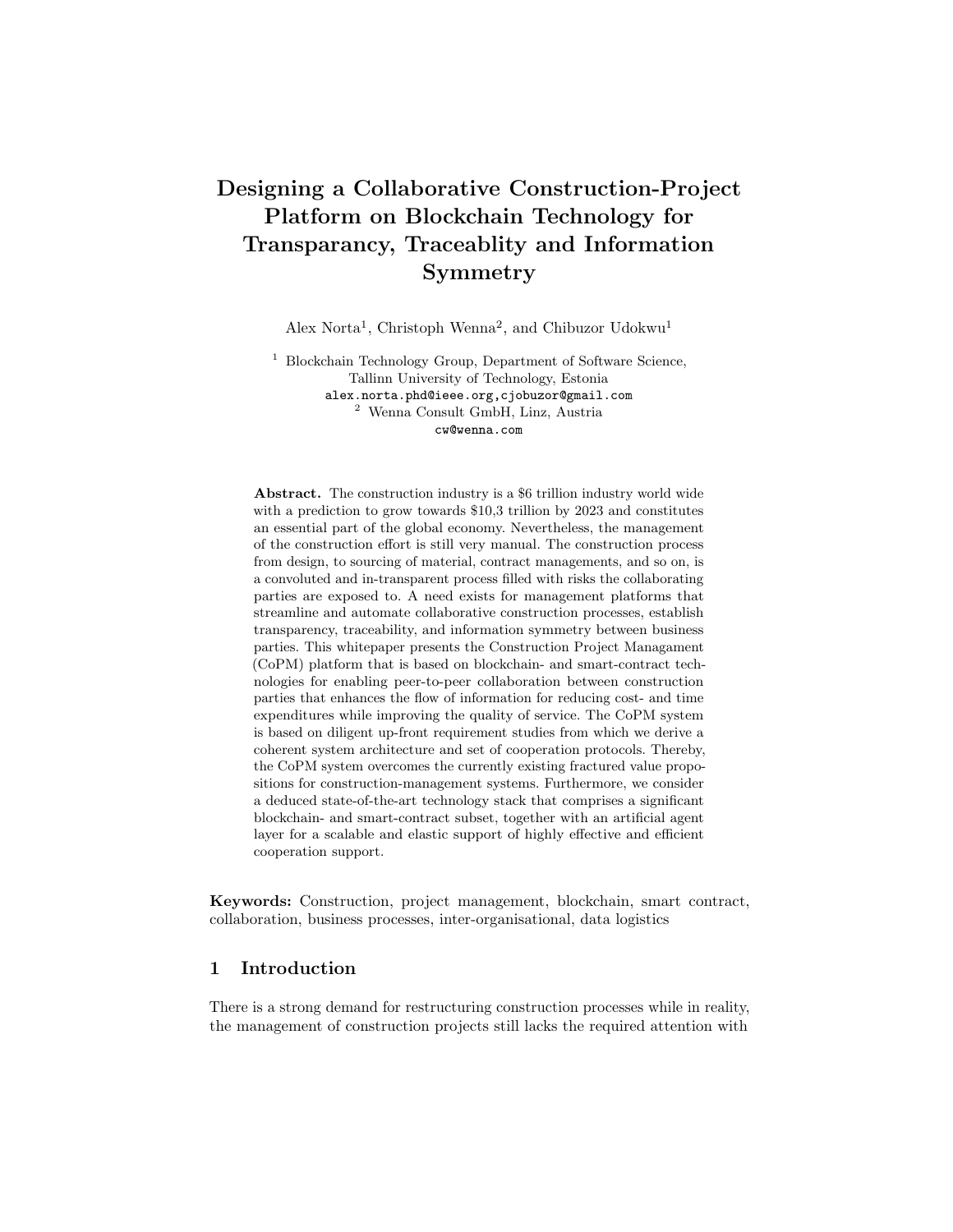theory: a case study of the new royal adelaide hospital. Architectural Engineering and Design Management, 12(5):333–352, 2016.

- 36. S. Mihindu and Y. Arayici. Digital construction through bim systems will drive the re-engineering of construction business practices. In 2008 international conference visualisation, pages 29–34. IEEE, 2008.
- 37. S. Nakamoto. Bitcoin: A peer-to-peer electronic cash system. 2008.
- 38. N. O. Nawari. Bim standard in off-site construction. Journal of Architectural Engineering, 18(2):107–113, 2012.
- 39. A. Norta. Creation of smart-contracting collaborations for decentralized autonomous organizations. In International Conference on Business Informatics Research, pages 3–17. Springer, 2015.
- 40. A. Norta. Designing a smart-contract application layer for transacting decentralized autonomous organizations. In International Conference on Advances in Computing and Data Sciences, pages 595–604. Springer, 2016.
- 41. A. Norta, P. Grefen, and N. C. Narendra. A reference architecture for managing dynamic inter-organizational business processes. Data & Knowledge Engineering, 91:52–89, 2014.
- 42. T. Oesterreich and F. Teuteberg. Understanding the implications of digitisation and automation in the context of industry 4.0: A triangulation approach and elements of a research agenda for the construction industry. Computers in Industry, 83:121–139, 2016.
- 43. E. Poirier, D. Forgues, and S. Staub-French. Collaboration through innovation: implications for expertise in the aec sector. Construction management and economics, 34(11):769–789, 2016.
- 44. S. Popov. The tangle, iota whitepaper, 2018.
- 45. R. Sebastian. Changing roles of the clients, architects and contractors through bim. Engineering, Construction and Architectural Management, 18(2):176–187, 2011.
- 46. W. Shen, Q. Hao, H. Mak, J. Neelamkavil, H. Xie, J. Dickinson, R. Thomas, A. Pardasani, and H. Xue. Systems integration and collaboration in architecture, engineering, construction, and facilities management: A review. Advanced engineering informatics, 24(2):196–207, 2010.
- 47. L. Sterling and K. Taveter. The Art of Agent-Oriented Modeling. The MIT Press, 2009.
- 48. D. Tapscott and A. Tapscott. Blockchain revolution: how the technology behind bitcoin is changing money, business, and the world. Penguin, 2016.
- 49. P. Teicholz. Labor-productivity declines in the construction industry: causes and remedies (a second look). AECbytes Viewpoint, 2013.
- 50. C. D. Thimmaiah, S. Disha, D. Nayak, B. Diya, and H. Gururaj. Decentralized electronic medical records. 2019.
- 51. S. Thompson. Haskell: the craft of functional programming, volume 2. Addison-Wesley, 2011.
- 52. C. Udokwu, A. Kormiltsyn, K. Thangalimodzi, and A. Norta. The state of the art for blockchain-enabled smart-contract applications in the organization. In 2018 Ivannikov Ispras Open Conference (ISPRAS), pages 137–144. IEEE, 2018.
- 53. O. UML. Omg  $(2017)$  unified modeling language $\circledR$  (omg uml $\circledR$ ) version 2.5. 1 https://www. omg. org/spec. UML, 2017.
- 54. J. Wang, P. Wu, X. Wang, and W. Shou. The outlook of blockchain technology for construction engineering management. Frontiers of engineering management, 4(1):67–75, 2017.